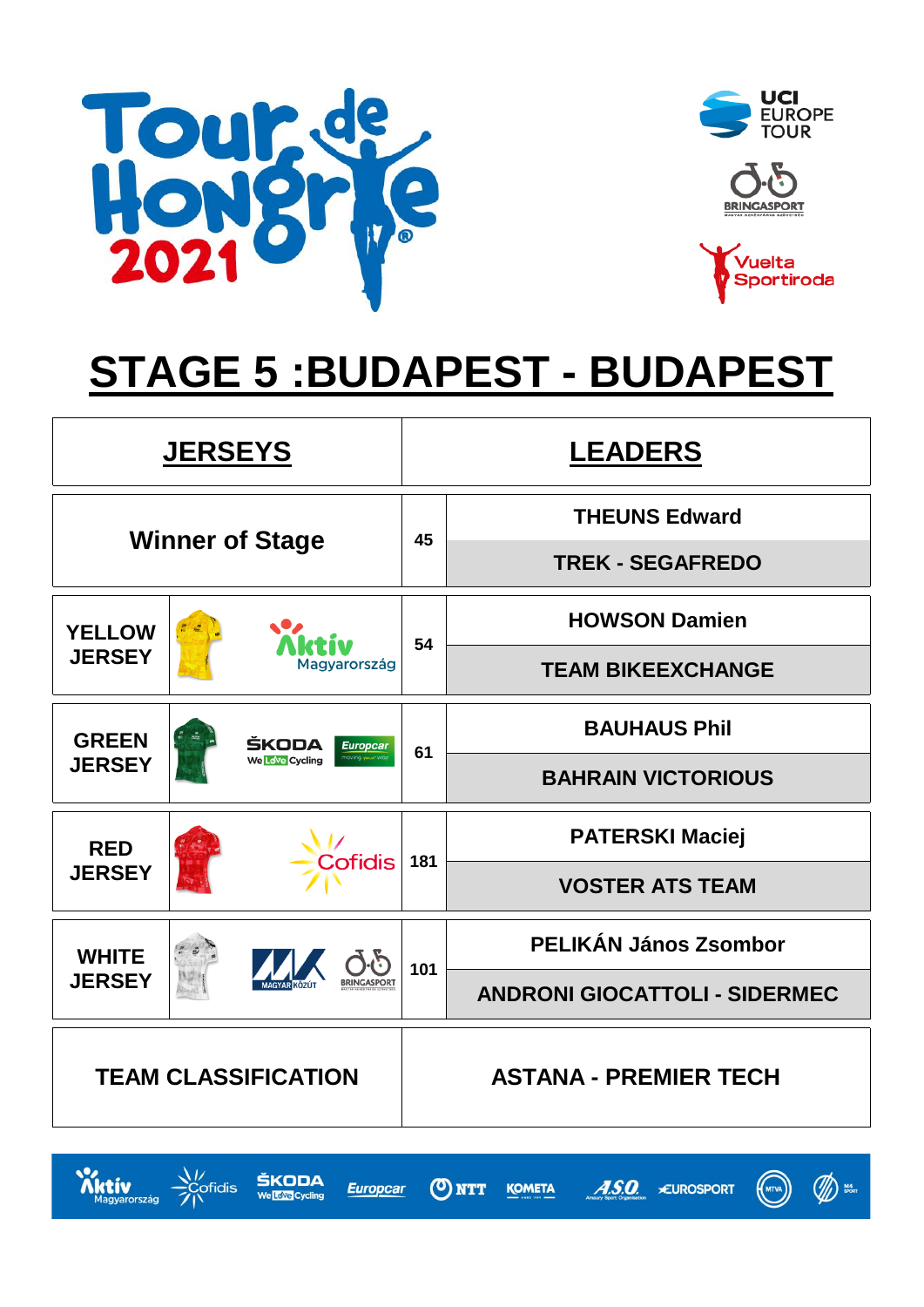







# **PHOTO-FINISH STAGE 5 : BUDAPEST - BUDAPEST**



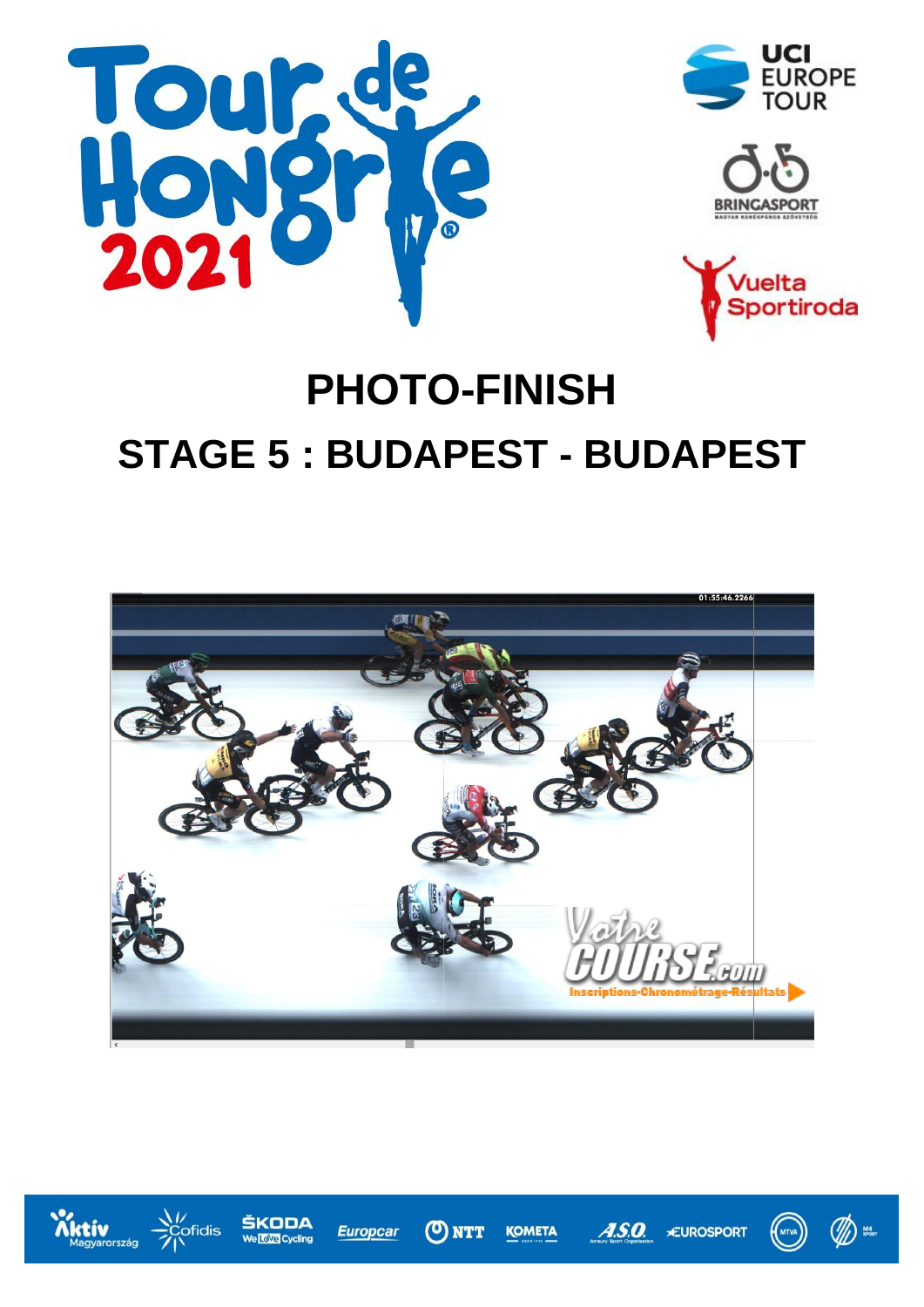

## **CLASSEMENT DE L'ETAPE STAGE CLASSIFICATION**

Budapest - Budapest



**Date :** 16/05/2021

**Organisateur - Organiser :** VUELTA KFT

**Epreuve - Race :** TOUR DE HONGRIE 2021

**Etape - Stage :** 5

**Distance :** 92 km

**Moyenne - Average :** 47.682km/h

| Rang<br>Rank | Dos.<br>Bib    | UCI ID      | <b>NOM Prénom</b><br>Last name First Name | Equipe<br>Team                | Nat.<br>Nat. | Temps<br>Time | Ecart<br>Gap | Bonif.<br>Bon. | Pen. |
|--------------|----------------|-------------|-------------------------------------------|-------------------------------|--------------|---------------|--------------|----------------|------|
| 1            | 45             | 10007079970 | <b>THEUNS Edward</b>                      | TREK - SEGAFREDO              | BEL          | 01h55'46"     |              | 10"            |      |
| 2            | $\overline{2}$ | 10022711017 | <b>KOOIJ Olav</b>                         | JUMBO - VISMA                 | <b>NED</b>   | 01h55'46"     |              | 6"             |      |
| 3            | 121            | 10005902230 | <b>DUPONT Timothy</b>                     | <b>BINGOAL PAUWELS SAUCES</b> | BEL          | 01h55'46"     |              | $4"$           |      |
| 4            | 61             | 10008662484 | <b>BAUHAUS Phil</b>                       | <b>BAHRAIN VICTORIOUS</b>     | <b>GER</b>   | 01h55'46"     |              |                |      |
| 5            | 103            | 10007744220 | <b>MALUCELLI Matteo</b>                   | ANDRONI GIOCATTOLI - SIDE     | ITA          | 01h55'46"     |              |                |      |
| 6            | 23             | 10014890187 | MEEUS Jordi                               | <b>BORA - HANSGROHE</b>       | <b>BEL</b>   | 01h55'46"     |              |                |      |
| 7            | 96             | 10011139624 | <b>WEEMAES Sasha</b>                      | SPORT VLAANDEREN - BALO       | BEL          | 01h55'46"     |              |                |      |
| 8            | 71             | 10008199312 | <b>BARBIER Rudy</b>                       | <b>ISRAEL START-UP NATION</b> | <b>FRA</b>   | 01h55'46"     |              |                |      |
| 9            | $\mathbf{1}$   | 10006631548 | <b>TEUNISSEN Mike</b>                     | JUMBO - VISMA                 | NED          | 01h55'46"     |              |                |      |
| 10           | 131            | 10009720491 | <b>AULAR SANABRIA Orluis Alberto</b>      | CAJA RURAL-SEGUROS RGA        | <b>VEN</b>   | 01h55'46"     |              |                |      |
| 11           | 52             | 10011168320 | <b>GROVES Kaden</b>                       | <b>TEAM BIKEEXCHANGE</b>      | AUS          | 01h55'46"     |              |                |      |
| 12           | 133            | 10041823350 | GONZALEZ LOPEZ David                      | CAJA RURAL-SEGUROS RGA        | ESP          | 01h55'46"     |              |                |      |
| 13           | 34             | 10008198807 | <b>MARTINELLI Davide</b>                  | ASTANA - PREMIER TECH         | <b>ITA</b>   | 01h55'46"     |              |                |      |
| 14           | 46             | 10030804049 | <b>TIBERI Antonio</b>                     | TREK - SEGAFREDO              | ITA          | 01h55'46"     |              |                |      |
| 15           | 182            | 10007951455 | STOSZ Patryk                              | <b>VOSTER ATS TEAM</b>        | POL          | 01h55'46"     |              |                |      |
| 16           | 143            | 10008924384 | CIMA Damiano                              | GAZPROM-RUSVELO               | <b>ITA</b>   | 01h55'46"     |              |                |      |
| 17           | 95             | 10010589653 | <b>WARLOP Jordi</b>                       | SPORT VLAANDEREN - BALO       | BEL          | 01h55'46"     |              | 8"             |      |
| 18           | 171            | 10010994932 | <b>BANASZEK Alan</b>                      | MAZOWSZE SERCE POLSKI         | POL          | 01h55'46"     |              |                |      |
| 19           | 111            | 10008972884 | MARECZKO Jakub                            | VINI ZABU`                    | <b>ITA</b>   | 01h55'46"     |              |                |      |
| 20           | 211            | 10076683433 | <b>KARL Adam</b>                          | NATIONAL TEAM OF HUNGA        | <b>HUN</b>   | 01h55'46"     |              |                |      |
| 21           | 194            | 10006904057 | SIMION Paolo                              | GIOTTI VICTORIA SAVINI DUE    | ITA          | 01h55'46"     |              |                |      |
| 22           | 12             | 10016299721 | <b>DAINESE Alberto</b>                    | <b>TEAM DSM</b>               | <b>ITA</b>   | 01h55'46"     |              |                |      |
| 23           | 53             | 10015077925 | <b>KONYCHEV Alexander</b>                 | TEAM BIKEEXCHANGE             | ITA          | 01h55'46"     |              |                |      |
| 24           | 125            | 10011015847 | <b>REX Laurenz</b>                        | BINGOAL PAUWELS SAUCES        | BEL          | 01h55'46"     |              |                |      |
| 25           | 93             | 10015689631 | <b>MARIT Arne</b>                         | SPORT VLAANDEREN - BALO       | BEL          | 01h55'46"     |              |                |      |
| 26           | 164            | 10015668514 | ROPERO MOLINA Alejandro                   | EOLO-KOMETA CYCLING TEA       | ESP          | 01h55'46"     |              |                |      |
| 27           | 185            | 10003037494 | <b>CIESLIK Pawel</b>                      | <b>VOSTER ATS TEAM</b>        | POL          | 01h55'46"     |              |                |      |
| 28           | 163            | 10008672891 | <b>FRAPPORTI Mattia</b>                   | EOLO-KOMETA CYCLING TEA       | <b>ITA</b>   | 01h55'46"     |              |                |      |
| 29           | 114            | 10005750262 | <b>GRADEK Kamil</b>                       | VINI ZABU`                    | POL          | 01h55'46"     |              |                |      |
| 30           | 4              | 10022852170 | <b>PLUIMERS Rick</b>                      | <b>JUMBO - VISMA</b>          | <b>NED</b>   | 01h55'46"     |              |                |      |
| 31           | 22             | 10006004280 | <b>SELIG Rüdiger</b>                      | BORA - HANSGROHE              | <b>GER</b>   | 01h55'46"     |              |                |      |
| 32           | 13             | 10043809022 | <b>MARKL Niklas</b>                       | <b>TEAM DSM</b>               | GER          | 01h55'46"     |              |                |      |
| 33           | 32             | 10009145161 | DE BOD Stefan                             | <b>ASTANA - PREMIER TECH</b>  | RSA          | 01h55'46"     |              |                |      |
| 34           | 94             | 10016485839 | VAN DEN BOSSCHE Fabio                     | SPORT VLAANDEREN - BALO       | <b>BEL</b>   | 01h55'46"     |              |                |      |
| 35           | 212            | 10011000790 | <b>OROSZ Gergo</b>                        | NATIONAL TEAM OF HUNGA        | <b>HUN</b>   | 01h55'46"     |              |                |      |
| 36           | 5              | 10022761032 | VAN DIJKE Mick                            | JUMBO - VISMA                 | <b>NED</b>   | 01h55'46"     |              |                |      |
| 37           | 66             | 10015327596 | <b>WRIGHT Fred</b>                        | <b>BAHRAIN VICTORIOUS</b>     | <b>GBR</b>   | 01h55'46"     |              |                |      |
| 38           | 193            | 10009971580 | <b>ONESTI Emanuele</b>                    | GIOTTI VICTORIA SAVINI DUE    | ITA          | 01h55'46"     |              |                |      |
| 39           | 122            | 10006242841 | DE BIE Sean                               | BINGOAL PAUWELS SAUCES        | <b>BEL</b>   | 01h55'46"     |              |                |      |
| 40           | 3              | 10023376475 | <b>LEEMREIZE Gijs</b>                     | JUMBO - VISMA                 | <b>NED</b>   | 01h55'46"     |              |                |      |
| 41           | 196            | 10013809144 | YUSTRE RODRIGUEZ Kristian Javier          | GIOTTI VICTORIA SAVINI DUE    | COL          | 01h55'46"     |              |                |      |
| 42           | 35             | 10107186192 | ROMO OLIVER Javier                        | ASTANA - PREMIER TECH         | <b>ESP</b>   | 01h55'46"     |              |                |      |
| 43           | 132            | 10035195725 | GARCIA SOSA Jhojan Orlando                | CAJA RURAL-SEGUROS RGA        | COL          | 01h55'46"     |              |                |      |
| 44           | 144            | 10006175951 | KUZNETSOV Viacheslav                      | GAZPROM-RUSVELO               | <b>RUS</b>   | 01h55'46"     |              |                |      |

**Copyright © F2Concept - 2021 - retrouvez ces classements sur www.votrecourse.com**

**Lucas GRANDJEAN : +33.6.49.74.58.73 lucas@votrecourse.com**

idis

1/3 Imprimé à / print at : 15:09:21





ASO CUROSPORT

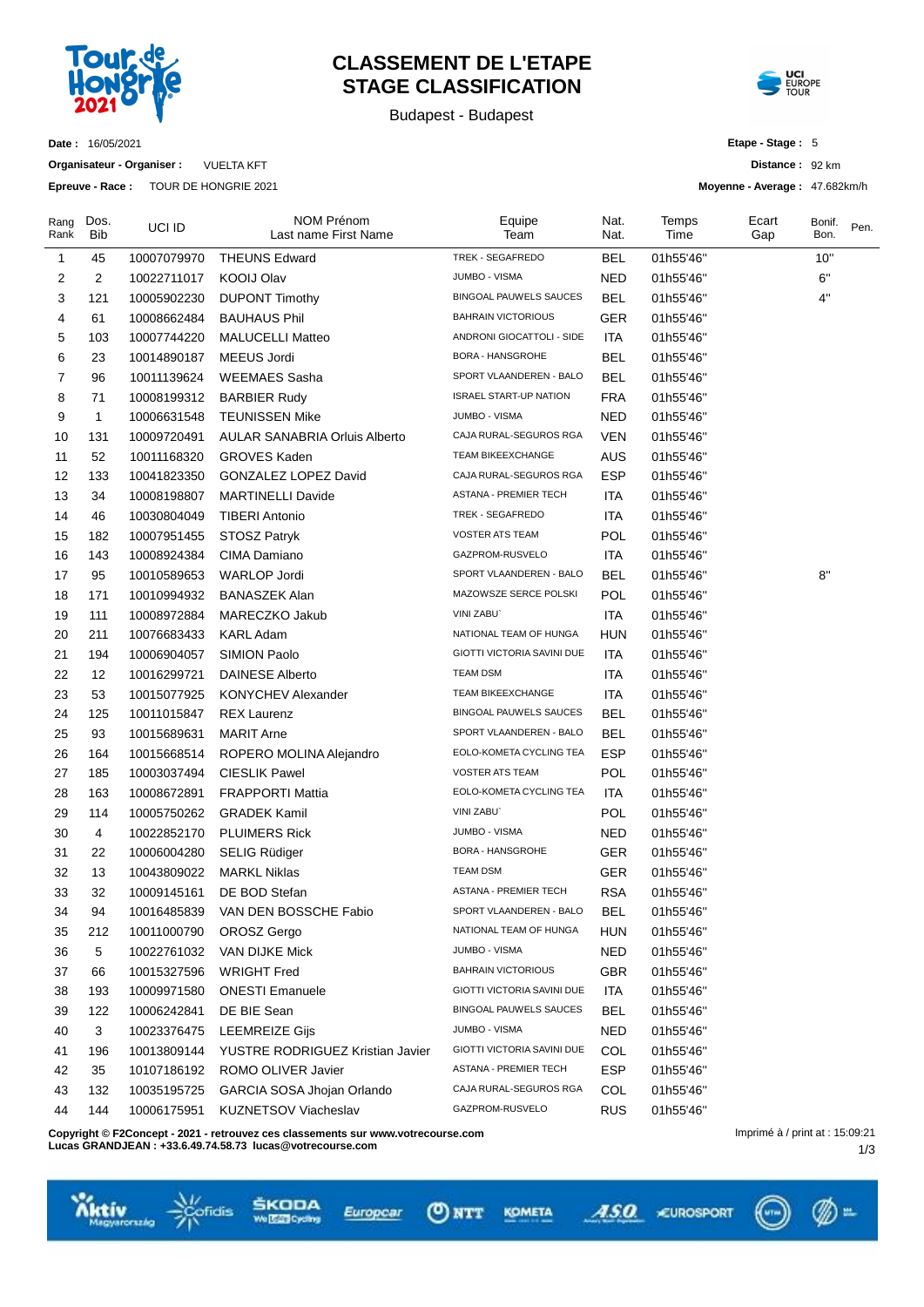| 45 | 54  | 10006720161 | <b>HOWSON Damien</b>                    | TEAM BIKEEXCHANGE             | AUS        | 01h55'46"              |    |
|----|-----|-------------|-----------------------------------------|-------------------------------|------------|------------------------|----|
| 46 | 102 | 10007518086 | <b>CHIRICO Luca</b>                     | ANDRONI GIOCATTOLI - SIDE     | ITA        | 01h55'46"              |    |
| 47 | 92  | 10015825229 | DE WILDE Gilles                         | SPORT VLAANDEREN - BALO       | BEL        | 01h55'46"              |    |
| 48 | 203 | 10015327293 | <b>JARC Aljaž</b>                       | <b>ADRIA MOBIL</b>            | <b>SLO</b> | 01h55'46"              |    |
| 49 | 74  | 10003085994 | <b>HERMANS Ben</b>                      | <b>ISRAEL START-UP NATION</b> | BEL        | 01h55'46"              |    |
| 50 | 142 | 10005914758 | <b>BOEV</b> Igor                        | GAZPROM-RUSVELO               | <b>RUS</b> | 01h55'46"              |    |
| 51 | 76  | 10007914170 | VAN ASBROECK Tom                        | <b>ISRAEL START-UP NATION</b> | BEL        | 01h55'46"              |    |
| 52 | 14  | 10006597293 | <b>COMBAUD Romain</b>                   | <b>TEAM DSM</b>               | <b>FRA</b> | 01h55'46"              |    |
| 53 | 91  | 10014890793 | APERS Ruben                             | SPORT VLAANDEREN - BALO       | BEL        | 01h55'46"              |    |
| 54 | 21  | 10010966236 | <b>GAMPER Patrick</b>                   | <b>BORA - HANSGROHE</b>       | AUT        | 01h55'46"              |    |
| 55 | 183 | 10008691988 | <b>REKITA Szymon</b>                    | <b>VOSTER ATS TEAM</b>        | <b>POL</b> | 01h55'46"              |    |
| 56 | 36  | 10006895569 | ZAKHAROV Artyom                         | ASTANA - PREMIER TECH         | KAZ        | 01h55'46"              |    |
| 57 | 126 | 10011029890 | <b>WIRTGEN Luc</b>                      | BINGOAL PAUWELS SAUCES        | <b>LUX</b> | 01h55'46"              |    |
| 58 | 214 | 10010785370 | SZÖLLOSI Ferenc                         | NATIONAL TEAM OF HUNGA        | <b>HUN</b> | 01h55'46"              |    |
| 59 | 105 | 10007822729 | <b>RUMAC Josip</b>                      | ANDRONI GIOCATTOLI - SIDE     | <b>CRO</b> | 01h55'46"              |    |
| 60 | 201 | 10017629025 | <b>HOCEVAR Kristjan</b>                 | <b>ADRIA MOBIL</b>            | <b>SLO</b> | 01h55'46"              |    |
| 61 | 166 | 10009333808 | SEVILLA LOPEZ Diego Pablo               | EOLO-KOMETA CYCLING TEA       | <b>ESP</b> | 01h55'46"              |    |
| 62 | 56  | 10015723579 | <b>COLLEONI Kevin</b>                   | TEAM BIKEEXCHANGE             | ITA        | 01h55'46"              |    |
| 63 | 206 | 10008678349 | KATRAŠNIK Gašper                        | <b>ADRIA MOBIL</b>            | <b>SLO</b> | 01h55'46"              |    |
| 64 | 174 | 10009765254 | <b>BROZYNA Piotr</b>                    | MAZOWSZE SERCE POLSKI         | POL        | 01h55'46"              |    |
|    | 33  |             |                                         | <b>ASTANA - PREMIER TECH</b>  | KAZ        |                        |    |
| 65 |     | 10036104491 | FEDOROV Yevgeniy<br><b>PACIONI Luca</b> | EOLO-KOMETA CYCLING TEA       | ITA        | 01h55'46"<br>01h55'46" |    |
| 66 | 162 | 10007744624 | RÓZSA Balázs                            | NATIONAL TEAM OF HUNGA        |            | 01h55'46"              |    |
| 67 | 215 | 10009404839 |                                         | <b>TEAM DSM</b>               | HUN        |                        |    |
| 68 | 15  | 10050439273 | <b>VERMAERKE Kevin</b>                  |                               | <b>USA</b> | 01h55'46"              |    |
| 69 | 55  | 10010199835 | PEAK Barnabás                           | <b>TEAM BIKEEXCHANGE</b>      | <b>HUN</b> | 01h55'46"              |    |
| 70 | 153 | 10004864532 | LOZANO RIBA David                       | TEAM NOVO NORDISK             | <b>ESP</b> | 01h55'46"              |    |
| 71 | 31  | 10003272520 | <b>BOARO</b> Manuele                    | ASTANA - PREMIER TECH         | <b>ITA</b> | 01h55'46"              | 5' |
| 72 | 141 | 10008687847 | <b>NYCH Artem</b>                       | GAZPROM-RUSVELO               | <b>RUS</b> | 01h55'46"              |    |
| 73 | 112 | 10004501891 | <b>FRAPPORTI Marco</b>                  | VINI ZABU`                    | <b>ITA</b> | 01h55'46"              |    |
| 74 | 145 | 10010201350 | <b>RIKUNOV Petr</b>                     | GAZPROM-RUSVELO               | <b>RUS</b> | 01h55'46"              |    |
| 75 | 134 | 10009517906 | MARTIN GALAN Sergio Roman               | CAJA RURAL-SEGUROS RGA        | <b>ESP</b> | 01h55'46"              |    |
| 76 | 101 | 10008689665 | PELIKÁN János Zsombor                   | ANDRONI GIOCATTOLI - SIDE     | <b>HUN</b> | 01h55'46"              |    |
| 77 | 113 | 10005658114 | <b>ZARDINI Edoardo</b>                  | VINI ZABU`                    | ITA        | 01h55'46"              |    |
| 78 | 202 | 10017587902 | <b>GLIVAR Gal</b>                       | <b>ADRIA MOBIL</b>            | SLO        | 01h55'46"              |    |
| 79 | 115 | 10006903754 | <b>BERTAZZO Liam</b>                    | VINI ZABU`                    | ITA        | 01h55'46"              |    |
| 80 | 72  | 10011042018 | <b>BEN MOSHE Yuval</b>                  | <b>ISRAEL START-UP NATION</b> | <b>ISR</b> | 01h55'46"              |    |
| 81 | 42  | 10007514450 | <b>KAMP Alexander</b>                   | TREK - SEGAFREDO              | DEN        | 01h55'46"              |    |
| 82 | 204 | 10017629429 | OMRZEL Aljaž                            | ADRIA MOBIL                   | <b>SLO</b> | 01h55'46"              |    |
| 83 | 25  | 10036124396 | <b>WANDAHL Frederik</b>                 | BORA - HANSGROHE              | <b>DEN</b> | 01h55'46"              |    |
| 84 | 124 | 10015674978 | <b>BLOUWE Louis</b>                     | <b>BINGOAL PAUWELS SAUCES</b> | <b>BEL</b> | 01h55'46"              |    |
| 85 | 123 | 10014950108 | <b>HUYS Laurens</b>                     | <b>BINGOAL PAUWELS SAUCES</b> | <b>BEL</b> | 01h55'46"              |    |
| 86 | 151 | 10003214724 | KUSZTOR Péter                           | TEAM NOVO NORDISK             | HUN        | 01h55'46"              |    |
| 87 | 135 | 10042384839 | MURGUIALDAY Jokin                       | CAJA RURAL-SEGUROS RGA        | <b>ESP</b> | 01h55'46"              |    |
| 88 | 62  | 10035337585 | <b>BUITRAGO SANCHEZ Santiago</b>        | <b>BAHRAIN VICTORIOUS</b>     | COL        | 01h55'46"              |    |
| 89 | 41  | 10009879129 | <b>EGHOLM Jakob</b>                     | TREK - SEGAFREDO              | <b>DEN</b> | 01h55'46"              |    |
| 90 | 64  | 10064305526 | MADAN Ahmed                             | <b>BAHRAIN VICTORIOUS</b>     | BRN        | 01h55'46"              |    |
| 91 | 192 | 10009520532 | <b>FILUTAS Viktor</b>                   | GIOTTI VICTORIA SAVINI DUE    | <b>HUN</b> | 01h55'46"              |    |
| 92 | 106 | 10009026034 | VIEL Mattia                             | ANDRONI GIOCATTOLI - SIDE     | ITA        | 01h55'46"              |    |
| 93 | 186 | 10007951859 | <b>GRABIS Mateusz</b>                   | <b>VOSTER ATS TEAM</b>        | <b>POL</b> | 01h55'46"              | 5' |
| 94 | 44  | 10015280211 | <b>QUARTERMAN Charles</b>               | TREK - SEGAFREDO              | GBR        | 01h55'46"              |    |
| 95 | 161 | 10023603013 | <b>FETTER Erik</b>                      | EOLO-KOMETA CYCLING TEA       | <b>HUN</b> | 01h55'46"              |    |
| 96 | 213 | 10008821223 | PALUMBY Zsombor                         | NATIONAL TEAM OF HUNGA        | HUN        | 01h55'46"              |    |
| 97 | 155 | 10015809869 | <b>BRAND Sam</b>                        | TEAM NOVO NORDISK             | <b>GBR</b> | 01h55'46"              |    |
| 98 | 165 | 10015131879 | <b>BAIS Davide</b>                      | EOLO-KOMETA CYCLING TEA       | ITA        | 01h55'46"              |    |
|    |     |             |                                         |                               |            |                        |    |

Imprimé à / print at : 15:09:22

2/3

**Copyright © F2Concept - 2021 - retrouvez ces classements sur www.votrecourse.com Lucas GRANDJEAN : +33.6.49.74.58.73 lucas@votrecourse.com**

**White** xuito



**ONTT** Europear



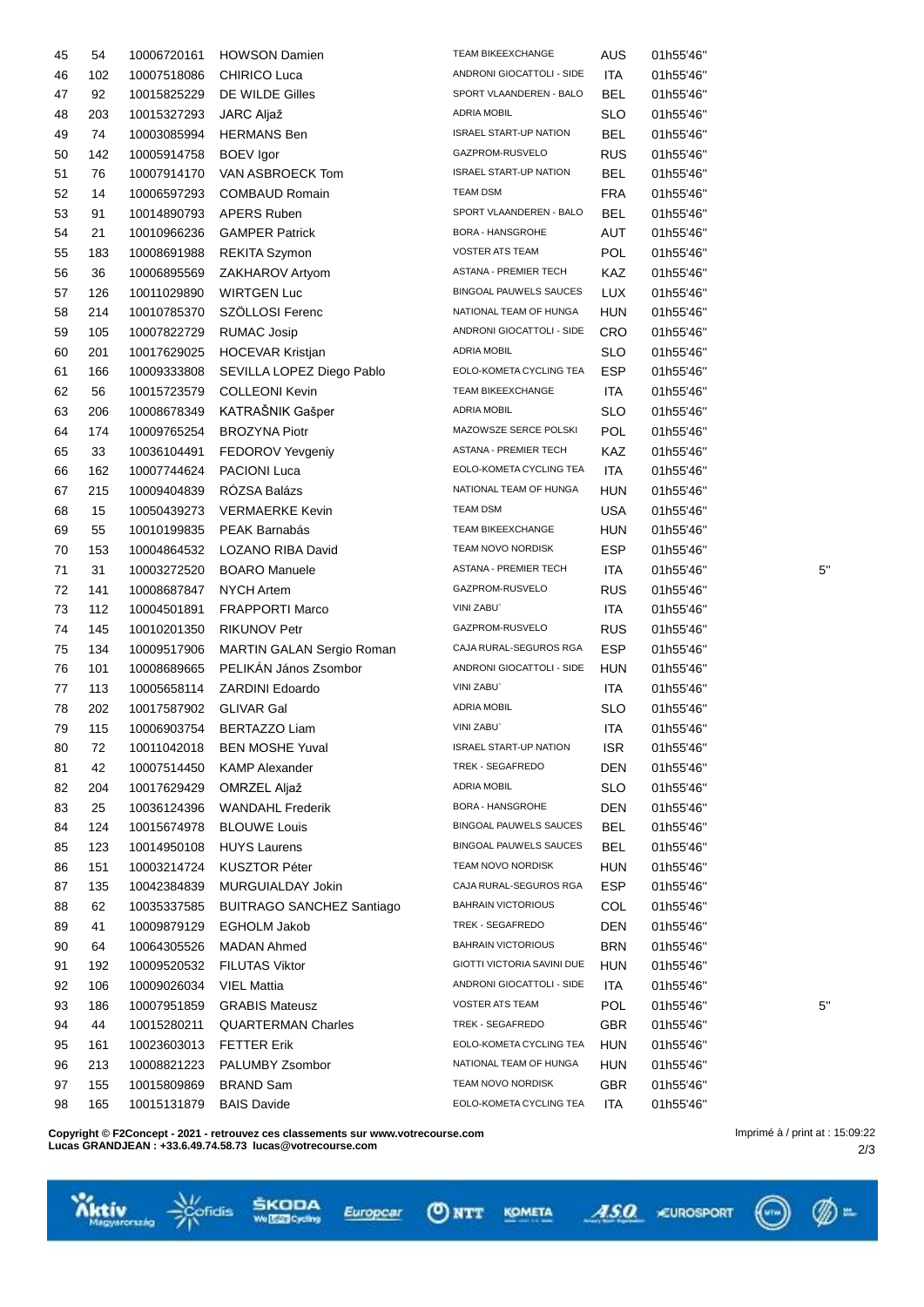| 99  | 63  | 10002711435 | <b>HAUSSLER Heinrich</b> | <b>BAHRAIN VICTORIOUS</b>         | <b>AUS</b> | 01h55'46" |              |
|-----|-----|-------------|--------------------------|-----------------------------------|------------|-----------|--------------|
| 100 | 184 | 10007065119 | <b>FRANCZAK Pawel</b>    | <b>VOSTER ATS TEAM</b>            | <b>POL</b> | 01h55'46" |              |
| 101 | 73  | 10011044442 | <b>EINHORN</b> Itamar    | <b>ISRAEL START-UP NATION</b>     | ISR.       | 01h55'46" |              |
| 102 | 43  | 10007527584 | <b>LIEPINS Emils</b>     | TREK - SEGAFREDO                  | LAT        | 01h55'46" |              |
| 103 | 216 | 10057908475 | <b>HRENKÓ Norbert</b>    | NATIONAL TEAM OF HUNGA            | <b>HUN</b> | 01h55'46" |              |
| 104 | 6   | 10036464102 | <b>HEBMANN Michel</b>    | JUMBO - VISMA                     | <b>GER</b> | 01h56'35" | 49"          |
| 105 | 65  | 10002427913 | <b>SIEBERG Marcel</b>    | <b>BAHRAIN VICTORIOUS</b>         | <b>GER</b> | 01h56'35" | $\mathbf{H}$ |
| 106 | 146 | 10006795337 | <b>SHALUNOV Evgeny</b>   | GAZPROM-RUSVELO                   | <b>RUS</b> | 01h56'35" | $\mathbf{H}$ |
| 107 | 24  | 10004572724 | <b>SAGAN Jurai</b>       | <b>BORA - HANSGROHE</b>           | <b>SVK</b> | 01h56'43" | 57"          |
| 108 | 16  | 10036430049 | <b>MAYRHOFER Marius</b>  | <b>TEAM DSM</b>                   | <b>GER</b> | 01h56'43" | $\mathbf{H}$ |
| 109 | 191 | 10005503217 | <b>GUARDINI Andrea</b>   | <b>GIOTTI VICTORIA SAVINI DUE</b> | <b>ITA</b> | 01h56'43" | $\mathbf{H}$ |
| 110 | 51  | 10004404790 | <b>BEWLEY Samuel</b>     | <b>TEAM BIKEEXCHANGE</b>          | NZL        | 01h56'50" | 01'04'       |
| 111 | 175 | 10007527988 | RÄIM Mihkel              | MAZOWSZE SERCE POLSKI             | <b>EST</b> | 01h56'50" | $\mathbf{H}$ |
| 112 | 181 | 10004032251 | PATERSKI Maciej          | <b>VOSTER ATS TEAM</b>            | <b>POL</b> | 01h57'03" | 01'17'       |
| 113 | 173 | 10006492314 | <b>BERNAS Pawel</b>      | MAZOWSZE SERCE POLSKI             | <b>POL</b> | 01h57'15" | 01'29'       |
| 114 | 172 | 10010957445 | <b>BANASZEK Norbert</b>  | MAZOWSZE SERCE POLSKI             | POL.       | 01h57'15" | $\mathbf{H}$ |
| 115 | 75  | 10072878811 | <b>JONES Taj</b>         | <b>ISRAEL START-UP NATION</b>     | <b>AUS</b> | 01h57'24" | 01'38'       |
| 116 | 176 | 10004608995 | <b>KUREK Adrian</b>      | MAZOWSZE SERCE POLSKI             | <b>POL</b> | 01h57'43" | 01'57'       |
| 117 | 116 | 10009974816 | <b>BEVILACQUA Simone</b> | VINI ZABU`                        | <b>ITA</b> | 01h59'32" | 03'46'       |

**Aucun coureur hors-délai / No OTL**

**Nombre de partants : 117**

**NON PARTANTS - DN** S

Dossard/Bib 154 - PERON Andrea - TEAM NOVO NORDISK - 10005660336 Numbers : 1

**Aucun abandon - No DNF**

 $\bar{z}$ 

**Copyright © F2Concept - 2021 - retrouvez ces classements sur www.votrecourse.com Lucas GRANDJEAN : +33.6.49.74.58.73 lucas@votrecourse.com**

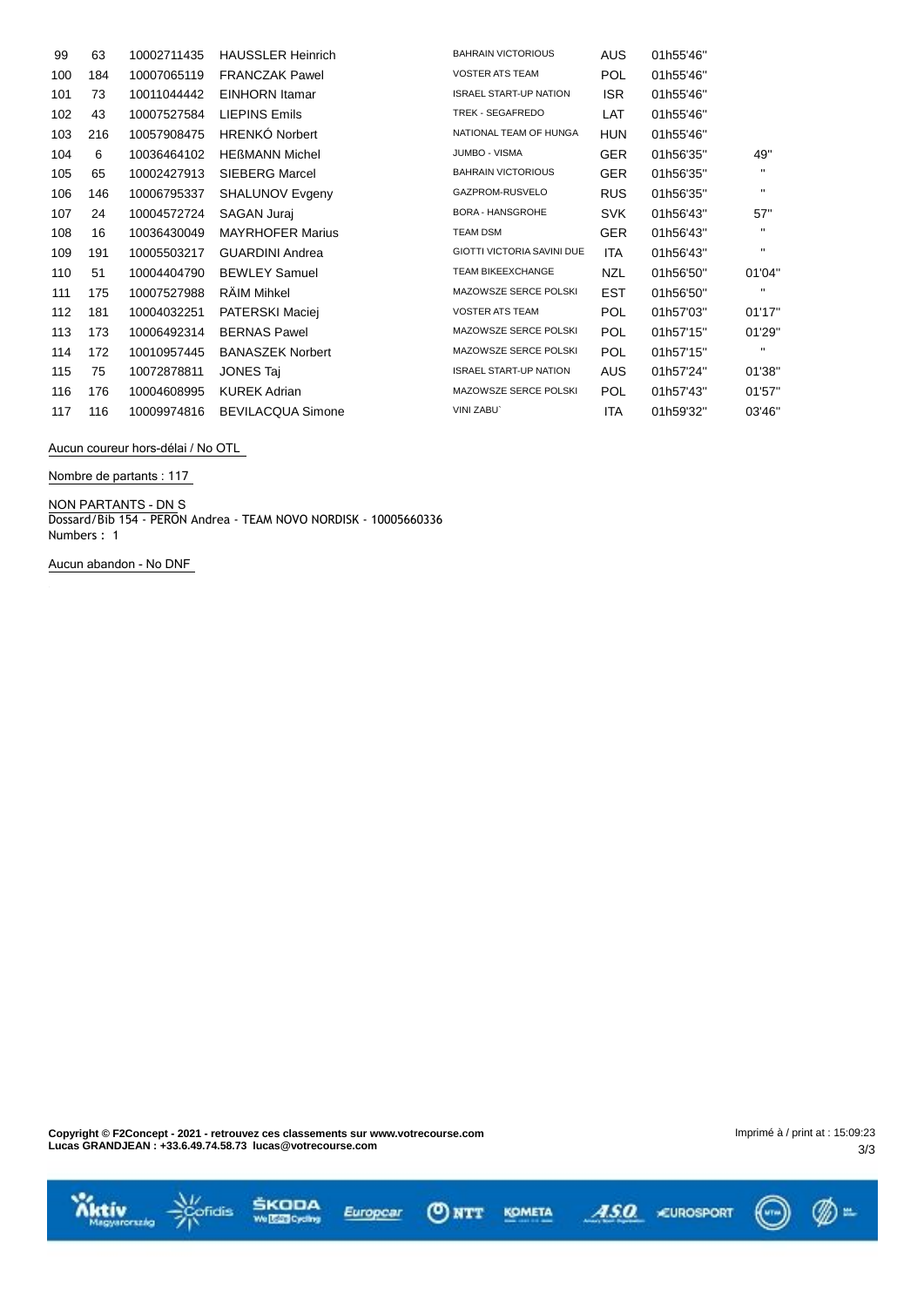

### **CLASSEMENT GENERAL GENERAL CLASSIFICATION**

Budapest - Budapest



**Date :** 16/05/2021

**Organisateur - Organiser :** VUELTA KFT

**Epreuve - Race :** TOUR DE HONGRIE 2021

| Etape - Stage: 5 |  |
|------------------|--|
|------------------|--|

**Distance :** 792.2 km

**Moyenne - Average :** 43.712km/h

| Rang<br>Rank   | Dos.<br>Bib | UCI ID      | <b>NOM Prénom</b><br>Last name First Name | Equipe<br>Team                | Nat.<br>Nat. | Temps<br>Time | Ecart<br>Gap |
|----------------|-------------|-------------|-------------------------------------------|-------------------------------|--------------|---------------|--------------|
| 1              | 54          | 10006720161 | <b>HOWSON Damien</b>                      | <b>TEAM BIKEEXCHANGE</b>      | AUS          | 18h07'10"     |              |
| 2              | 74          | 10003085994 | <b>HERMANS Ben</b>                        | <b>ISRAEL START-UP NATION</b> | <b>BEL</b>   | 18h07'26"     | 16"          |
| 3              | 46          | 10030804049 | <b>TIBERI Antonio</b>                     | TREK - SEGAFREDO              | <b>ITA</b>   | 18h07'34"     | 24"          |
| 4              | 132         | 10035195725 | GARCIA SOSA Jhojan Orlando                | CAJA RURAL-SEGUROS RGA        | COL          | 18h07'42"     | 32"          |
| 5              | 32          | 10009145161 | DE BOD Stefan                             | <b>ASTANA - PREMIER TECH</b>  | <b>RSA</b>   | 18h07'55"     | 45"          |
| 6              | 123         | 10014950108 | <b>HUYS Laurens</b>                       | BINGOAL PAUWELS SAUCES WB     | <b>BEL</b>   | 18h08'01"     | 51"          |
| $\overline{7}$ | 185         | 10003037494 | <b>CIESLIK Pawel</b>                      | <b>VOSTER ATS TEAM</b>        | <b>POL</b>   | 18h08'04"     | 54"          |
| 8              | 35          | 10107186192 | ROMO OLIVER Javier                        | ASTANA - PREMIER TECH         | <b>ESP</b>   | 18h08'04"     | $\mathbf{u}$ |
| 9              | 56          | 10015723579 | <b>COLLEONI Kevin</b>                     | <b>TEAM BIKEEXCHANGE</b>      | <b>ITA</b>   | 18h08'07"     | 57"          |
| 10             | 62          | 10035337585 | <b>BUITRAGO SANCHEZ Santiago</b>          | <b>BAHRAIN VICTORIOUS</b>     | COL          | 18h08'09"     | 59"          |
| 11             | 94          | 10016485839 | VAN DEN BOSSCHE Fabio                     | SPORT VLAANDEREN - BALOISE    | <b>BEL</b>   | 18h08'21"     | 01'11"       |
| 12             | 126         | 10011029890 | <b>WIRTGEN Luc</b>                        | BINGOAL PAUWELS SAUCES WB     | <b>LUX</b>   | 18h08'29"     | 01'19"       |
| 13             | 3           | 10023376475 | <b>LEEMREIZE Gijs</b>                     | JUMBO - VISMA                 | <b>NED</b>   | 18h08'31"     | 01'21"       |
| 14             | 95          | 10010589653 | <b>WARLOP Jordi</b>                       | SPORT VLAANDEREN - BALOISE    | <b>BEL</b>   | 18h08'33"     | 01'23"       |
| 15             | 131         | 10009720491 | <b>AULAR SANABRIA Orluis Alberto</b>      | CAJA RURAL-SEGUROS RGA        | <b>VEN</b>   | 18h08'33"     | $\mathbf{H}$ |
| 16             | 114         | 10005750262 | <b>GRADEK Kamil</b>                       | <b>VINI ZABU</b>              | POL          | 18h08'33"     | H,           |
| 17             | 164         | 10015668514 | ROPERO MOLINA Alejandro                   | EOLO-KOMETA CYCLING TEAM      | <b>ESP</b>   | 18h08'33"     | $\mathbf{u}$ |
| 18             | 183         | 10008691988 | <b>REKITA Szymon</b>                      | <b>VOSTER ATS TEAM</b>        | POL          | 18h08'36"     | 01'26"       |
| 19             | 102         | 10007518086 | <b>CHIRICO Luca</b>                       | ANDRONI GIOCATTOLI - SIDERM   | <b>ITA</b>   | 18h08'37"     | 01'27"       |
| 20             | 174         | 10009765254 | <b>BROZYNA Piotr</b>                      | MAZOWSZE SERCE POLSKI         | POL          | 18h08'37"     | $\mathbf{u}$ |
| 21             | 14          | 10006597293 | <b>COMBAUD Romain</b>                     | <b>TEAM DSM</b>               | <b>FRA</b>   | 18h08'40"     | 01'30"       |
| 22             | 15          | 10050439273 | <b>VERMAERKE Kevin</b>                    | <b>TEAM DSM</b>               | <b>USA</b>   | 18h08'41"     | 01'31"       |
| 23             | 101         | 10008689665 | PELIKÁN János Zsombor                     | ANDRONI GIOCATTOLI - SIDERM   | <b>HUN</b>   | 18h08'42"     | 01'32"       |
| 24             | 201         | 10017629025 | HOCEVAR Kristjan                          | <b>ADRIA MOBIL</b>            | <b>SLO</b>   | 18h08'44"     | 01'34"       |
| 25             | 31          | 10003272520 | <b>BOARO</b> Manuele                      | <b>ASTANA - PREMIER TECH</b>  | <b>ITA</b>   | 18h08'45"     | 01'35"       |
| 26             | 25          | 10036124396 | <b>WANDAHL Frederik</b>                   | <b>BORA - HANSGROHE</b>       | DEN          | 18h08'46"     | 01'36"       |
| 27             | 135         | 10042384839 | MURGUIALDAY Jokin                         | CAJA RURAL-SEGUROS RGA        | <b>ESP</b>   | 18h08'46"     | $\mathbf{u}$ |
| 28             | 42          | 10007514450 | <b>KAMP Alexander</b>                     | TREK - SEGAFREDO              | <b>DEN</b>   | 18h08'54"     | 01'44"       |
| 29             | 196         | 10013809144 | YUSTRE RODRIGUEZ Kristian Javier          | GIOTTI VICTORIA SAVINI DUE    | COL          | 18h09'07"     | 01'57"       |
| 30             | 33          | 10036104491 | FEDOROV Yevgeniy                          | <b>ASTANA - PREMIER TECH</b>  | KAZ          | 18h09'07"     | $\mathbf{H}$ |
| 31             | 141         | 10008687847 | <b>NYCH Artem</b>                         | GAZPROM-RUSVELO               | <b>RUS</b>   | 18h09'07"     | $\mathbf{u}$ |
| 32             | 202         | 10017587902 | <b>GLIVAR Gal</b>                         | <b>ADRIA MOBIL</b>            | <b>SLO</b>   | 18h09'12"     | 02'02"       |
| 33             | 45          | 10007079970 | <b>THEUNS Edward</b>                      | TREK - SEGAFREDO              | <b>BEL</b>   | 18h09'24"     | 02'14"       |
| 34             | 4           | 10022852170 | <b>PLUIMERS Rick</b>                      | JUMBO - VISMA                 | <b>NED</b>   | 18h09'24"     |              |
| 35             | 91          | 10014890793 | APERS Ruben                               | SPORT VLAANDEREN - BALOISE    | BEL          | 18h09'26"     | 02'16"       |
| 36             | 113         | 10005658114 | <b>ZARDINI Edoardo</b>                    | VINI ZABU`                    | <b>ITA</b>   | 18h09'29"     | 02'19"       |
| 37             | 112         | 10004501891 | <b>FRAPPORTI Marco</b>                    | VINI ZABU`                    | ITA          | 18h09'34"     | 02'24"       |
| 38             | 55          | 10010199835 | PEAK Barnabás                             | TEAM BIKEEXCHANGE             | <b>HUN</b>   | 18h09'37"     | 02'27"       |
| 39             | 6           | 10036464102 | <b>HEßMANN Michel</b>                     | JUMBO - VISMA                 | <b>GER</b>   | 18h10'01"     | 02'51"       |
| 40             | 134         | 10009517906 | MARTIN GALAN Sergio Roman                 | CAJA RURAL-SEGUROS RGA        | <b>ESP</b>   | 18h10'22"     | 03'12"       |
| 41             | 161         | 10023603013 | <b>FETTER Erik</b>                        | EOLO-KOMETA CYCLING TEAM      | HUN          | 18h10'24"     | 03'14"       |
| 42             | 163         | 10008672891 | <b>FRAPPORTI Mattia</b>                   | EOLO-KOMETA CYCLING TEAM      | ITA          | 18h10'37"     | 03'27"       |
| 43             | 166         | 10009333808 | SEVILLA LOPEZ Diego Pablo                 | EOLO-KOMETA CYCLING TEAM      | <b>ESP</b>   | 18h11'18"     | 04'08"       |
|                |             |             |                                           |                               |              |               |              |

**Copyright © F2Concept - 2021 - retrouvez ces classements sur www.votrecourse.com Lucas GRANDJEAN : +33.6.49.74.58.73 lucas@votrecourse.com**

fidis

m.

ASO CUROSPORT



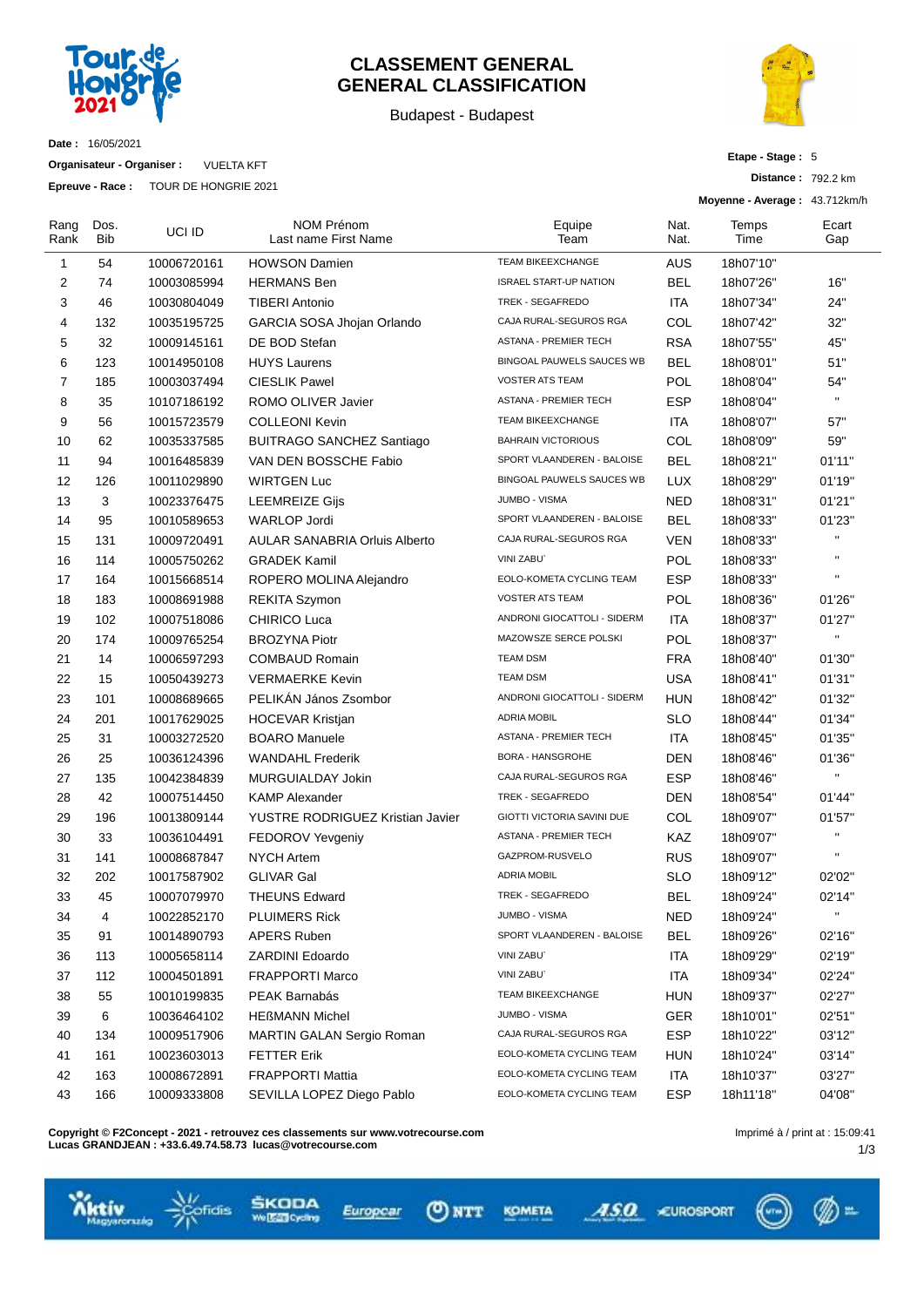| 44 | 66  | 10015327596 | <b>WRIGHT Fred</b>                 | <b>BAHRAIN VICTORIOUS</b>     | <b>GBR</b> | 18h11'34" | 04'24"                 |
|----|-----|-------------|------------------------------------|-------------------------------|------------|-----------|------------------------|
| 45 | 1   | 10006631548 | <b>TEUNISSEN Mike</b>              | <b>JUMBO - VISMA</b>          | <b>NED</b> | 18h11'40" | 04'30"                 |
| 46 | 76  | 10007914170 | VAN ASBROECK Tom                   | <b>ISRAEL START-UP NATION</b> | <b>BEL</b> | 18h11'47" | 04'37"                 |
| 47 | 36  | 10006895569 | ZAKHAROV Artyom                    | ASTANA - PREMIER TECH         | KAZ        | 18h11'48" | 04'38"                 |
| 48 | 105 | 10007822729 | <b>RUMAC Josip</b>                 | ANDRONI GIOCATTOLI - SIDERM   | <b>CRO</b> | 18h11'48" | $\mathbf{H}$           |
| 49 | 5   | 10022761032 | VAN DIJKE Mick                     | JUMBO - VISMA                 | <b>NED</b> | 18h12'06" | 04'56"                 |
| 50 | 182 | 10007951455 | <b>STOSZ Patryk</b>                | <b>VOSTER ATS TEAM</b>        | POL        | 18h12'23" | 05'13"                 |
| 51 | 21  | 10010966236 | <b>GAMPER Patrick</b>              | <b>BORA - HANSGROHE</b>       | AUT        | 18h12'28" | 05'18"                 |
| 52 | 145 | 10010201350 | <b>RIKUNOV Petr</b>                | GAZPROM-RUSVELO               | <b>RUS</b> | 18h12'41" | 05'31"                 |
| 53 | 124 | 10015674978 | <b>BLOUWE Louis</b>                | BINGOAL PAUWELS SAUCES WB     | <b>BEL</b> | 18h13'39" | 06'29"                 |
| 54 | 192 | 10009520532 | <b>FILUTAS Viktor</b>              | GIOTTI VICTORIA SAVINI DUE    | <b>HUN</b> | 18h13'42" | 06'32"                 |
| 55 | 213 | 10008821223 | PALUMBY Zsombor                    | NATIONAL TEAM OF HUNGARY      | <b>HUN</b> | 18h13'45" | 06'35"                 |
| 56 | 122 | 10006242841 | DE BIE Sean                        | BINGOAL PAUWELS SAUCES WB     | <b>BEL</b> | 18h14'29" | 07'19"                 |
| 57 | 144 | 10006175951 | <b>KUZNETSOV Viacheslav</b>        | GAZPROM-RUSVELO               | <b>RUS</b> | 18h15'16" | 08'06"                 |
| 58 | 216 | 10057908475 | HRENKÓ Norbert                     | NATIONAL TEAM OF HUNGARY      | <b>HUN</b> | 18h15'22" | 08'12"                 |
| 59 | 165 | 10015131879 | <b>BAIS Davide</b>                 | EOLO-KOMETA CYCLING TEAM      | <b>ITA</b> | 18h16'36" | 09'26"                 |
| 60 | 151 | 10003214724 | <b>KUSZTOR Péter</b>               | TEAM NOVO NORDISK             | <b>HUN</b> | 18h16'36" | $\mathbf{H}$           |
| 61 | 214 | 10010785370 | SZÖLLOSI Ferenc                    | NATIONAL TEAM OF HUNGARY      | <b>HUN</b> | 18h16'45" | 09'35"                 |
| 62 | 43  | 10007527584 | <b>LIEPINS Emils</b>               | TREK - SEGAFREDO              | LAT        | 18h17'04" | 09'54"                 |
| 63 | 146 | 10006795337 | SHALUNOV Evgeny                    | GAZPROM-RUSVELO               | <b>RUS</b> | 18h17'26" | 10'16"                 |
| 64 | 121 | 10005902230 | <b>DUPONT Timothy</b>              | BINGOAL PAUWELS SAUCES WB     | <b>BEL</b> | 18h17'40" | 10'30"                 |
| 65 | 203 | 10015327293 | JARC Aljaž                         | <b>ADRIA MOBIL</b>            | <b>SLO</b> | 18h17'42" | 10'32"                 |
| 66 | 93  | 10015689631 | <b>MARIT Arne</b>                  | SPORT VLAANDEREN - BALOISE    | <b>BEL</b> | 18h17'44" | 10'34"                 |
|    | 212 |             |                                    | NATIONAL TEAM OF HUNGARY      | <b>HUN</b> | 18h17'44" | $\mathbf{H}$           |
| 67 | 13  | 10011000790 | OROSZ Gergo<br><b>MARKL Niklas</b> | <b>TEAM DSM</b>               | <b>GER</b> |           | $\mathbf{H}$           |
| 68 |     | 10043809022 |                                    | NATIONAL TEAM OF HUNGARY      |            | 18h17'44" | $\mathbf{H}$           |
| 69 | 215 | 10009404839 | RÓZSA Balázs                       | ADRIA MOBIL                   | <b>HUN</b> | 18h17'44" | $\mathbf{H}$           |
| 70 | 204 | 10017629429 | OMRZEL Aljaž                       | JUMBO - VISMA                 | <b>SLO</b> | 18h17'44" |                        |
| 71 | 2   | 10022711017 | KOOIJ Olav                         |                               | <b>NED</b> | 18h17'49" | 10'39"                 |
| 72 | 206 | 10008678349 | KATRAŠNIK Gašper                   | <b>ADRIA MOBIL</b>            | <b>SLO</b> | 18h17'50" | 10'40"                 |
| 73 | 133 | 10041823350 | <b>GONZALEZ LOPEZ David</b>        | CAJA RURAL-SEGUROS RGA        | <b>ESP</b> | 18h17'55" | 10'45"<br>$\mathbf{H}$ |
| 74 | 53  | 10015077925 | <b>KONYCHEV Alexander</b>          | TEAM BIKEEXCHANGE             | <b>ITA</b> | 18h17'55" |                        |
| 75 | 125 | 10011015847 | <b>REX Laurenz</b>                 | BINGOAL PAUWELS SAUCES WB     | <b>BEL</b> | 18h18'12" | 11'02"                 |
| 76 | 153 | 10004864532 | LOZANO RIBA David                  | TEAM NOVO NORDISK             | <b>ESP</b> | 18h19'02" | 11'52"                 |
| 77 | 12  | 10016299721 | <b>DAINESE Alberto</b>             | <b>TEAM DSM</b>               | <b>ITA</b> | 18h19'48" | 12'38"                 |
| 78 | 106 | 10009026034 | <b>VIEL Mattia</b>                 | ANDRONI GIOCATTOLI - SIDERM   | ITA        | 18h19'51" | 12'41"                 |
| 79 | 193 | 10009971580 | <b>ONESTI Emanuele</b>             | GIOTTI VICTORIA SAVINI DUE    | <b>ITA</b> | 18h19'56" | 12'46"                 |
| 80 | 24  | 10004572724 | SAGAN Juraj                        | <b>BORA - HANSGROHE</b>       | <b>SVK</b> | 18h20'19" | 13'09"                 |
| 81 | 16  | 10036430049 | <b>MAYRHOFER Marius</b>            | <b>TEAM DSM</b>               | <b>GER</b> | 18h22'22" | 15'12"                 |
| 82 | 211 | 10076683433 | <b>KARL Adam</b>                   | NATIONAL TEAM OF HUNGARY      | <b>HUN</b> | 18h22'25" | 15'15"                 |
| 83 | 23  | 10014890187 | MEEUS Jordi                        | <b>BORA - HANSGROHE</b>       | <b>BEL</b> | 18h22'30" | 15'20"                 |
| 84 | 92  | 10015825229 | DE WILDE Gilles                    | SPORT VLAANDEREN - BALOISE    | <b>BEL</b> | 18h22'41" | 15'31"                 |
| 85 | 52  | 10011168320 | <b>GROVES Kaden</b>                | TEAM BIKEEXCHANGE             | AUS        | 18h22'58" | 15'48"                 |
| 86 | 111 | 10008972884 | MARECZKO Jakub                     | VINI ZABU`                    | ITA        | 18h22'59" | 15'49"                 |
| 87 | 44  | 10015280211 | <b>QUARTERMAN Charles</b>          | TREK - SEGAFREDO              | <b>GBR</b> | 18h23'05" | 15'55"                 |
| 88 | 22  | 10006004280 | SELIG Rüdiger                      | <b>BORA - HANSGROHE</b>       | <b>GER</b> | 18h23'05" | $\mathbf{H}$           |
| 89 | 184 | 10007065119 | <b>FRANCZAK Pawel</b>              | <b>VOSTER ATS TEAM</b>        | <b>POL</b> | 18h23'05" | н.                     |
| 90 | 51  | 10004404790 | <b>BEWLEY Samuel</b>               | TEAM BIKEEXCHANGE             | <b>NZL</b> | 18h23'32" | 16'22"                 |
| 91 | 175 | 10007527988 | RÄIM Mihkel                        | MAZOWSZE SERCE POLSKI         | <b>EST</b> | 18h24'09" | 16'59"                 |
| 92 | 181 | 10004032251 | PATERSKI Maciej                    | <b>VOSTER ATS TEAM</b>        | <b>POL</b> | 18h24'13" | 17'03"                 |
| 93 | 186 | 10007951859 | <b>GRABIS Mateusz</b>              | <b>VOSTER ATS TEAM</b>        | <b>POL</b> | 18h24'19" | 17'09"                 |
| 94 | 41  | 10009879129 | EGHOLM Jakob                       | TREK - SEGAFREDO              | <b>DEN</b> | 18h24'27" | 17'17"                 |
| 95 | 173 | 10006492314 | <b>BERNAS Pawel</b>                | MAZOWSZE SERCE POLSKI         | <b>POL</b> | 18h24'32" | 17'22"                 |
| 96 | 155 | 10015809869 | <b>BRAND Sam</b>                   | TEAM NOVO NORDISK             | <b>GBR</b> | 18h24'39" | 17'29"                 |
| 97 | 72  | 10011042018 | <b>BEN MOSHE Yuval</b>             | <b>ISRAEL START-UP NATION</b> | <b>ISR</b> | 18h25'11" | 18'01"                 |
|    |     |             |                                    |                               |            |           |                        |

 $Q$  NTT

Europcar

KOMETA

ASO CUROSPORT

**Copyright © F2Concept - 2021 - retrouvez ces classements sur www.votrecourse.com Lucas GRANDJEAN : +33.6.49.74.58.73 lucas@votrecourse.com**

ŠKODA<br>**WEB**oda

 $\frac{\sqrt{7}}{2}$ 

**Wittiv** 



 $(\lnot)$ 

 $\mathcal{D}$  =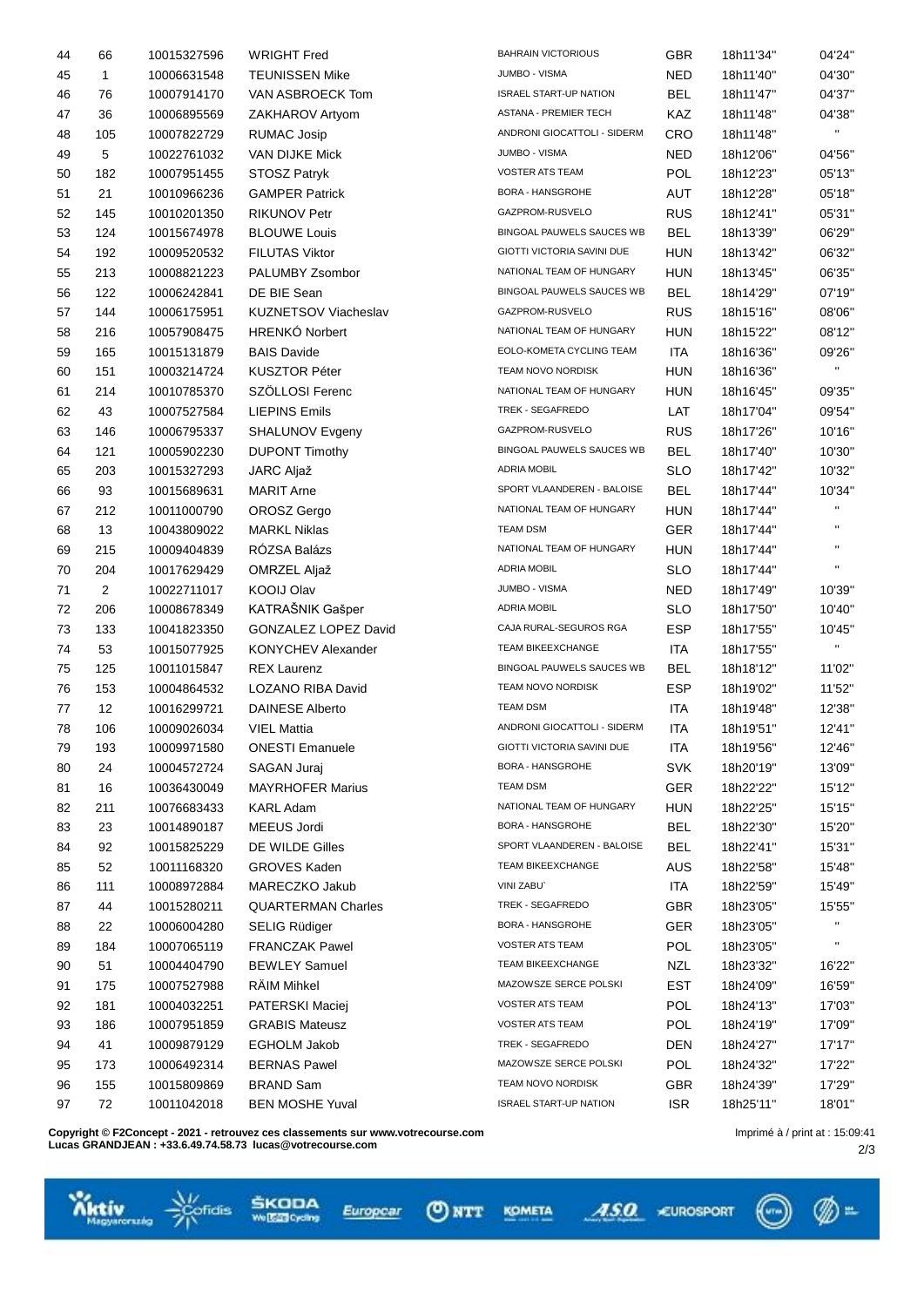| 176 | 10004608995 | <b>KUREK Adrian</b>      | MAZOWSZE SERCE POLSKI             | <b>POL</b> | 18h25'51" | 18'41"       |
|-----|-------------|--------------------------|-----------------------------------|------------|-----------|--------------|
| 34  | 10008198807 | <b>MARTINELLI Davide</b> | <b>ASTANA - PREMIER TECH</b>      | ITA        | 18h26'35" | 19'25"       |
| 71  | 10008199312 | <b>BARBIER Rudy</b>      | <b>ISRAEL START-UP NATION</b>     | <b>FRA</b> | 18h26'35" | н.           |
| 143 | 10008924384 | CIMA Damiano             | GAZPROM-RUSVELO                   | ITA        | 18h26'35" | п.           |
| 103 | 10007744220 | <b>MALUCELLI Matteo</b>  | ANDRONI GIOCATTOLI - SIDERM       | <b>ITA</b> | 18h26'35" | п.           |
| 142 | 10005914758 | <b>BOEV</b> Igor         | GAZPROM-RUSVELO                   | <b>RUS</b> | 18h26'35" | п.           |
| 73  | 10011044442 | <b>EINHORN</b> Itamar    | <b>ISRAEL START-UP NATION</b>     | <b>ISR</b> | 18h27'03" | 19'53"       |
| 162 | 10007744624 | <b>PACIONI Luca</b>      | EOLO-KOMETA CYCLING TEAM          | <b>ITA</b> | 18h27'14" | 20'04"       |
| 75  | 10072878811 | <b>JONES Taj</b>         | <b>ISRAEL START-UP NATION</b>     | AUS        | 18h27'35" | 20'25"       |
| 171 | 10010994932 | <b>BANASZEK Alan</b>     | MAZOWSZE SERCE POLSKI             | <b>POL</b> | 18h27'52" | 20'42"       |
| 61  | 10008662484 | <b>BAUHAUS Phil</b>      | <b>BAHRAIN VICTORIOUS</b>         | <b>GER</b> | 18h27'54" | 20'44"       |
| 194 | 10006904057 | SIMION Paolo             | GIOTTI VICTORIA SAVINI DUE        | ITA        | 18h28'14" | 21'04"       |
| 96  | 10011139624 | <b>WEEMAES Sasha</b>     | SPORT VLAANDEREN - BALOISE        | BEL        | 18h28'14" | $\mathbf{H}$ |
| 63  | 10002711435 | <b>HAUSSLER Heinrich</b> | <b>BAHRAIN VICTORIOUS</b>         | AUS        | 18h28'21" | 21'11"       |
| 191 | 10005503217 | <b>GUARDINI Andrea</b>   | <b>GIOTTI VICTORIA SAVINI DUE</b> | ITA        | 18h28'51" | 21'41"       |
| 65  | 10002427913 | <b>SIEBERG Marcel</b>    | <b>BAHRAIN VICTORIOUS</b>         | <b>GER</b> | 18h29'01" | 21'51"       |
| 172 | 10010957445 | <b>BANASZEK Norbert</b>  | MAZOWSZE SERCE POLSKI             | <b>POL</b> | 18h29'17" | 22'07"       |
| 116 | 10009974816 | <b>BEVILACQUA Simone</b> | VINI ZABU`                        | ITA        | 18h32'31" | 25'21"       |
| 115 | 10006903754 | BERTAZZO Liam            | <b>VINI ZABU</b>                  | ITA        | 18h34'08" | 26'58"       |
| 64  | 10064305526 | <b>MADAN Ahmed</b>       | <b>BAHRAIN VICTORIOUS</b>         | <b>BRN</b> | 18h36'41" | 29'31"       |
|     |             |                          |                                   |            |           |              |

**Copyright © F2Concept - 2021 - retrouvez ces classements sur www.votrecourse.com Lucas GRANDJEAN : +33.6.49.74.58.73 lucas@votrecourse.com**

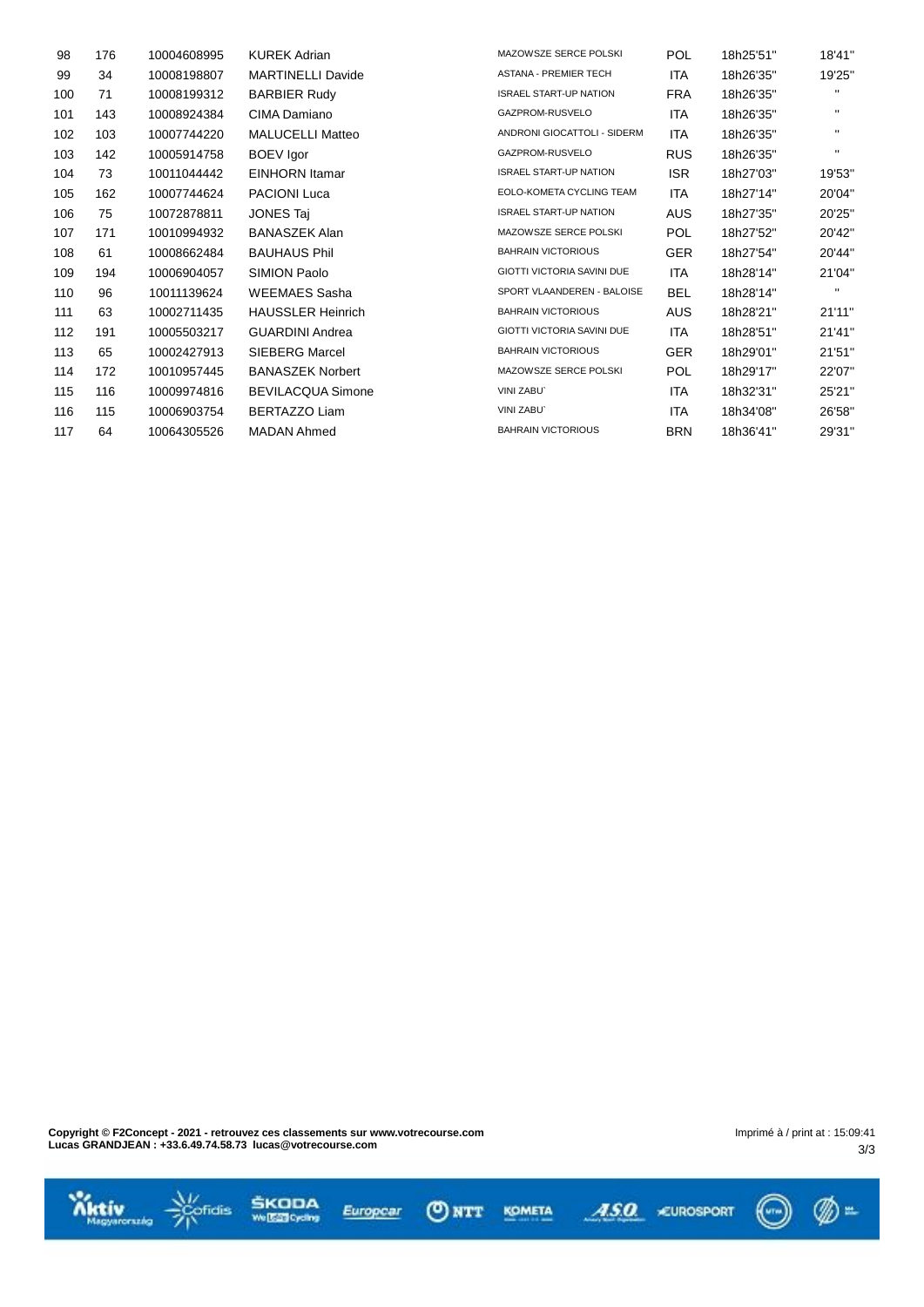

## **CLASSEMENT PAR POINTS POINTS CLASSIFICATION**

Budapest - Budapest



**Date :** 16/05/2021

**Organisateur - Organiser :** VUELTA KFT

**Epreuve - Race :** TOUR DE HONGRIE 2021

| Rg             |              | Dos. Nom Prénom                      | Nat.       | Equipe     | Pts            | Bon. | Rg<br><b>Rk</b> | Dos.<br>Bib.   | Nom Prénom<br>Last name First name | UCI ID      | Equipe<br>Team | Pts            |
|----------------|--------------|--------------------------------------|------------|------------|----------------|------|-----------------|----------------|------------------------------------|-------------|----------------|----------------|
|                |              | km 22.5 - Finish Line (Lap 3)        |            |            |                |      | $\mathbf{1}$    | 61             | <b>BAUHAUS Phil</b>                | 10008662484 | <b>TBV</b>     | 53             |
|                |              |                                      |            |            |                |      | $\overline{2}$  | 23             | <b>MEEUS Jordi</b>                 | 10014890187 | <b>BOH</b>     | 30             |
| $\mathbf{1}$   | 95           | <b>WARLOP Jordi</b>                  | <b>BEL</b> | <b>SVB</b> | 5              | 3"   | 3               | 45             | <b>THEUNS Edward</b>               | 10007079970 | <b>TFS</b>     | $2\ell$        |
| 2              | 186          | <b>GRABIS Mateusz</b>                | POL        | <b>VOS</b> | 3              | 2"   | 4               | $\overline{2}$ | <b>KOOIJ Olav</b>                  | 10022711017 | TJV            | 24             |
|                |              |                                      |            |            |                |      | 5               | 121            | <b>DUPONT Timothy</b>              | 10005902230 | <b>BWB</b>     | 23             |
| 3              | 31           | <b>BOARO</b> Manuele                 | <b>ITA</b> | <b>APT</b> | $\mathbf{1}$   | 1"   | 6               | 54             | <b>HOWSON Damien</b>               | 10006720161 | <b>BEX</b>     | 20             |
|                |              |                                      |            |            |                |      | $\overline{7}$  | 95             | <b>WARLOP Jordi</b>                | 10010589653 | <b>SVB</b>     | 19             |
|                |              | km 45.6 - Finish Line (Lap 6)        |            |            |                |      | 8               | $\mathbf{1}$   | <b>TEUNISSEN Mike</b>              | 10006631548 | TJV            | 17             |
|                |              |                                      |            |            |                |      | 9               | 12             | <b>DAINESE Alberto</b>             | 10016299721 | <b>DSM</b>     | 16             |
| $\mathbf{1}$   | 95           | <b>WARLOP Jordi</b>                  | <b>BEL</b> | <b>SVB</b> | 5              | 3"   | 10              | 71             | <b>BARBIER Rudy</b>                | 10008199312 | <b>ISN</b>     | 16             |
|                |              |                                      |            |            |                |      | 11              | 182            | <b>STOSZ Patryk</b>                | 10007951455 | <b>VOS</b>     | 15             |
| 2              | 186          | <b>GRABIS Mateusz</b>                | POL        | <b>VOS</b> | 3              | 2"   | 12              | 181            | PATERSKI Maciej                    | 10004032251 | <b>VOS</b>     | 14             |
| 3              | 31           | <b>BOARO Manuele</b>                 | <b>ITA</b> | <b>APT</b> | $\mathbf{1}$   | 1"   | 13              | 74             | <b>HERMANS Ben</b>                 | 10003085994 | <b>ISN</b>     | 12             |
|                |              |                                      |            |            |                |      | 14              | 111            | MARECZKO Jakub                     | 10008972884 | <b>THR</b>     | 12             |
|                |              |                                      |            |            |                |      | 15              | 52             | <b>GROVES Kaden</b>                | 10011168320 | <b>BEX</b>     | 11             |
|                |              | km 68.7 - Finish Line (Lap 9)        |            |            |                |      | 16              | 46             | <b>TIBERI Antonio</b>              | 10030804049 | <b>TFS</b>     | 1 <sub>0</sub> |
|                | 31           | <b>BOARO Manuele</b>                 | <b>ITA</b> | <b>APT</b> | 5              | 3"   | 17              | 66             | <b>WRIGHT Fred</b>                 | 10015327596 | <b>TBV</b>     | 1 <sub>0</sub> |
| 1              |              |                                      |            |            |                |      | 18              | 172            | <b>BANASZEK Norbert</b>            | 10010957445 | <b>MSP</b>     | ۶              |
| 2              | 95           | <b>WARLOP Jordi</b>                  | <b>BEL</b> | <b>SVB</b> | 3              | 2"   | 19              | 132            | GARCIA SOSA Jhojan Orlando         | 10035195725 | <b>CJR</b>     | ۶              |
| 3              | 186          | <b>GRABIS Mateusz</b>                | POL        | <b>VOS</b> | 1              | 1"   | 20              | 166            | SEVILLA LOPEZ Diego Pablo          | 10009333808 | <b>EOK</b>     |                |
|                |              |                                      |            |            |                |      | 21              | 34             | <b>MARTINELLI Davide</b>           | 10008198807 | APT            |                |
|                |              |                                      |            |            |                |      | 22              | 31             | <b>BOARO</b> Manuele               | 10003272520 | APT            |                |
| Arrivée        |              |                                      |            |            |                |      | 23              | 186            | <b>GRABIS Mateusz</b>              | 10007951859 | <b>VOS</b>     |                |
|                |              |                                      |            |            |                |      | 24              | 101            | PELIKÁN János Zsombor              | 10008689665 | ANS            |                |
| $\mathbf{1}$   | 45           | <b>THEUNS Edward</b>                 | <b>BEL</b> | <b>TFS</b> | 15             | 10"  | 25              | 32             | DE BOD Stefan                      | 10009145161 | APT            |                |
| 2              | 2            | <b>KOOIJ Olav</b>                    | <b>NED</b> | <b>TJV</b> | 12             | 6"   | 26              | 175            | RÄIM Mihkel                        | 10007527988 | <b>MSP</b>     |                |
|                |              |                                      |            |            |                |      | 27              | 103            | <b>MALUCELLI Matteo</b>            | 10007744220 | ANS            |                |
| 3              | 121          | <b>DUPONT Timothy</b>                | <b>BEL</b> | <b>BWB</b> | 10             | 4"   | 28              | 92             | DE WILDE Gilles                    | 10015825229 | SVB            |                |
| 4              | 61           | <b>BAUHAUS Phil</b>                  | <b>GER</b> | <b>TBV</b> | 8              |      | 29              | 123            | <b>HUYS Laurens</b>                | 10014950108 | <b>BWB</b>     |                |
| 5              | 103          | <b>MALUCELLI Matteo</b>              | <b>ITA</b> | ANS        | 6              |      | 30              | 185            | <b>CIESLIK Pawel</b>               | 10003037494 | <b>VOS</b>     |                |
|                |              |                                      |            |            |                |      | 31              | 75             | <b>JONES Taj</b>                   | 10072878811 | <b>ISN</b>     |                |
| 6              | 23           | <b>MEEUS Jordi</b>                   | <b>BEL</b> | <b>BOH</b> | 5              |      | 32              | 96             | <b>WEEMAES Sasha</b>               | 10011139624 | <b>SVB</b>     |                |
| $\overline{7}$ | 96           | <b>WEEMAES Sasha</b>                 | <b>BEL</b> | <b>SVB</b> | 4              |      | 33              | 35             | ROMO OLIVER Javier                 | 10107186192 | <b>APT</b>     |                |
|                |              |                                      |            |            |                |      | 34              | 42             | <b>KAMP Alexander</b>              | 10007514450 | <b>TFS</b>     |                |
| 8              | 71           | <b>BARBIER Rudy</b>                  | <b>FRA</b> | <b>ISN</b> | 3              |      | 35              | 145            | <b>RIKUNOV Petr</b>                | 10010201350 | GAZ            |                |
| 9              | $\mathbf{1}$ | <b>TEUNISSEN Mike</b>                | <b>NED</b> | <b>TJV</b> | $\overline{2}$ |      | 36              | 203            | <b>JARC Aljaž</b>                  | 10015327293 | <b>ADR</b>     |                |
| 10             | 131          | <b>AULAR SANABRIA Orluis Alberto</b> | <b>VEN</b> | <b>CJR</b> | 1              |      | 37              | 173            | <b>BERNAS Pawel</b>                | 10006492314 | <b>MSP</b>     |                |
|                |              |                                      |            |            |                |      | 38              | 56             | <b>COLLEONI Kevin</b>              | 10015723579 | <b>BEX</b>     |                |

**Etape - Stage :** 5

#### **Classement de l'étape - Stage classification Classement général - General classification**

| Nat.       | Equipe     | Pts            | Bon. | Rg<br>Rk       | Dos.<br>Bib. | Nom Prénom<br>Last name First name   | UCI ID      | Equipe<br>Team | Pts                     |
|------------|------------|----------------|------|----------------|--------------|--------------------------------------|-------------|----------------|-------------------------|
|            |            |                |      | $\mathbf{1}$   | 61           | <b>BAUHAUS Phil</b>                  | 10008662484 | <b>TBV</b>     | 53                      |
|            |            |                |      | $\overline{2}$ | 23           | MEEUS Jordi                          | 10014890187 | <b>BOH</b>     | 30                      |
| BEL        | <b>SVB</b> | 5              | 3"   | 3              | 45           | <b>THEUNS Edward</b>                 | 10007079970 | <b>TFS</b>     | 24                      |
|            |            | 3              | 2"   | $\overline{4}$ | 2            | KOOIJ Olav                           | 10022711017 | TJV            | 24                      |
| POL        | <b>VOS</b> |                |      | 5              | 121          | <b>DUPONT Timothy</b>                | 10005902230 | <b>BWB</b>     | 23                      |
| ITA        | <b>APT</b> | 1              | 1"   | 6              | 54           | <b>HOWSON Damien</b>                 | 10006720161 | <b>BEX</b>     | 20                      |
|            |            |                |      | $\overline{7}$ | 95           | <b>WARLOP Jordi</b>                  | 10010589653 | <b>SVB</b>     | 19                      |
|            |            |                |      | 8              | $\mathbf{1}$ | <b>TEUNISSEN Mike</b>                | 10006631548 | TJV            | 17                      |
|            |            |                |      | 9              | 12           | <b>DAINESE Alberto</b>               | 10016299721 | <b>DSM</b>     | 16                      |
| BEL        | <b>SVB</b> | 5              | 3"   | 10             | 71           | <b>BARBIER Rudy</b>                  | 10008199312 | <b>ISN</b>     | 16                      |
|            |            |                |      | 11             | 182          | STOSZ Patryk                         | 10007951455 | <b>VOS</b>     | 15                      |
| POL        | <b>VOS</b> | 3              | 2"   | 12             | 181          | PATERSKI Maciej                      | 10004032251 | <b>VOS</b>     | 14                      |
| <b>ITA</b> | <b>APT</b> | 1              | 1"   | 13             | 74           | <b>HERMANS Ben</b>                   | 10003085994 | <b>ISN</b>     | 12                      |
|            |            |                |      | 14             | 111          | MARECZKO Jakub                       | 10008972884 | <b>THR</b>     | 12                      |
|            |            |                |      | 15             | 52           | <b>GROVES Kaden</b>                  | 10011168320 | <b>BEX</b>     | 11                      |
|            |            |                |      | 16             | 46           | <b>TIBERI Antonio</b>                | 10030804049 | <b>TFS</b>     | 10                      |
|            |            |                |      | 17             | 66           | <b>WRIGHT Fred</b>                   | 10015327596 | <b>TBV</b>     | 10                      |
| ITA        | <b>APT</b> | 5              | 3"   | 18             | 172          | <b>BANASZEK Norbert</b>              | 10010957445 | <b>MSP</b>     | 8                       |
| BEL        | <b>SVB</b> | 3              | 2"   | 19             | 132          | GARCIA SOSA Jhojan Orlando           | 10035195725 | <b>CJR</b>     | 8                       |
| POL        | <b>VOS</b> | 1              | 1"   | 20             | 166          | SEVILLA LOPEZ Diego Pablo            | 10009333808 | <b>EOK</b>     | 8                       |
|            |            |                |      | 21             | 34           | <b>MARTINELLI Davide</b>             | 10008198807 | APT            | 8                       |
|            |            |                |      | 22             | 31           | <b>BOARO Manuele</b>                 | 10003272520 | <b>APT</b>     | 7                       |
|            |            |                |      | 23             | 186          | <b>GRABIS Mateusz</b>                | 10007951859 | <b>VOS</b>     | $\overline{7}$          |
|            |            |                |      | 24             | 101          | PELIKAN János Zsombor                | 10008689665 | ANS            | 6                       |
| BEL        | <b>TFS</b> | 15             | 10"  | 25             | 32           | DE BOD Stefan                        | 10009145161 | APT            | 6                       |
| NED        | TJV        | 12             | 6"   | 26             | 175          | RÄIM Mihkel                          | 10007527988 | <b>MSP</b>     | 6                       |
|            |            |                |      | 27             | 103          | MALUCELLI Matteo                     | 10007744220 | ANS            | 6                       |
| BEL        | <b>BWB</b> | 10             | 4"   | 28             | 92           | DE WILDE Gilles                      | 10015825229 | SVB            | 5                       |
| GER        | <b>TBV</b> | 8              |      | 29             | 123          | <b>HUYS Laurens</b>                  | 10014950108 | <b>BWB</b>     | 5                       |
|            |            |                |      | 30             | 185          | <b>CIESLIK Pawel</b>                 | 10003037494 | <b>VOS</b>     | 4                       |
| ITA        | <b>ANS</b> | 6              |      | 31             | 75           | JONES Taj                            | 10072878811 | <b>ISN</b>     | $\overline{\mathbf{4}}$ |
| BEL        | <b>BOH</b> | 5              |      | 32             | 96           | <b>WEEMAES Sasha</b>                 | 10011139624 | <b>SVB</b>     | $\overline{4}$          |
| BEL        | <b>SVB</b> | $\overline{4}$ |      | 33             | 35           | ROMO OLIVER Javier                   | 10107186192 | APT            | 3                       |
|            |            |                |      | 34             | 42           | <b>KAMP Alexander</b>                | 10007514450 | <b>TFS</b>     | 3                       |
| FRA        | <b>ISN</b> | 3              |      | 35             | 145          | <b>RIKUNOV Petr</b>                  | 10010201350 | GAZ            | 3                       |
| NED        | <b>TJV</b> | $\overline{2}$ |      | 36             | 203          | <b>JARC Aljaž</b>                    | 10015327293 | ADR            | 3                       |
| VEN        | <b>CJR</b> | 1              |      | 37             | 173          | <b>BERNAS Pawel</b>                  | 10006492314 | <b>MSP</b>     | 3                       |
|            |            |                |      | 38             | 56           | <b>COLLEONI Kevin</b>                | 10015723579 | BEX            | $\overline{2}$          |
|            |            |                |      | 39             | 94           | VAN DEN BOSSCHE Fabio                | 10016485839 | SVB            | $\overline{c}$          |
|            |            |                |      | 40             | 133          | GONZALEZ LOPEZ David                 | 10041823350 | <b>CJR</b>     | $\overline{c}$          |
|            |            |                |      | 41             | 162          | PACIONI Luca                         | 10007744624 | <b>EOK</b>     | $\overline{c}$          |
|            |            |                |      | 42             | 62           | <b>BUITRAGO SANCHEZ Santiago</b>     | 10035337585 | <b>TBV</b>     | $\mathbf{1}$            |
|            |            |                |      | 43             | 131          | <b>AULAR SANABRIA Orluis Alberto</b> | 10009720491 | <b>CJR</b>     | $\mathbf{1}$            |
|            |            |                |      | 44             | 14           | <b>COMBAUD Romain</b>                | 10006597293 | <b>DSM</b>     | $\mathbf{1}$            |
|            |            |                |      | 45             | 76           | VAN ASBROECK Tom                     | 10007914170 | <b>ISN</b>     | $\mathbf{1}$            |
|            |            |                |      | 46             | 214          | SZÖLLOSI Ferenc                      | 10010785370 | <b>NTH</b>     | $\mathbf{1}$            |
|            |            |                |      | 47             | 153          | LOZANO RIBA David                    | 10004864532 | <b>TNN</b>     | $\mathbf{1}$            |
|            |            |                |      | 48             | 171          | <b>BANASZEK Alan</b>                 | 10010994932 | <b>MSP</b>     | $\mathbf{1}$            |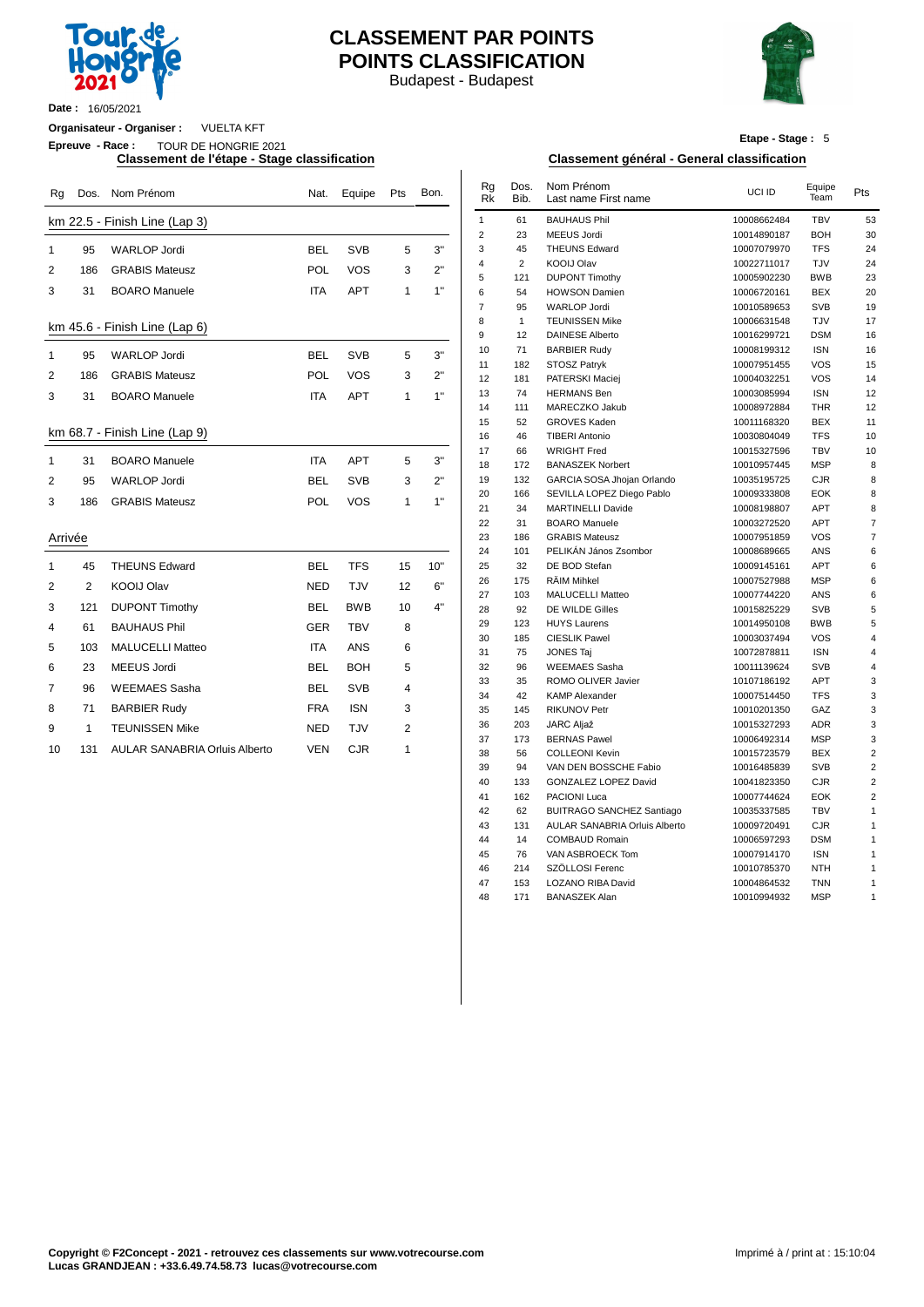

## **MEILLEUR GRIMPEUR MOUNTAIN CLASSIFICATION**

Budapest - Budapest



VUELTA KFT **Organisateur - Organiser :**

**Epreuve - Race :** TOUR DE HONGRIE 2021

**Classement de l'étape - Stage classification Classement général - General classification**

| Rg Dos. Nom Prénom<br>Equipe Pts Bon.<br>Team Pts Bon.<br>Nat.<br>Rk Bib Last name First name |  |  |  |  |  |  |  |
|-----------------------------------------------------------------------------------------------|--|--|--|--|--|--|--|
|-----------------------------------------------------------------------------------------------|--|--|--|--|--|--|--|

| Etape - Stage: 5 |  |  |
|------------------|--|--|
|------------------|--|--|

| Bon. | Rg<br><b>Rk</b> | Dos.<br><b>Bib</b> | Nom Prénom<br>Last name First name | UCLID       | Equipe<br>Team | Pts            |
|------|-----------------|--------------------|------------------------------------|-------------|----------------|----------------|
|      | 1               | 181                | PATERSKI Maciej                    | 10004032251 | <b>VOS</b>     | 21             |
|      | 2               | 182                | STOSZ Patryk                       | 10007951455 | <b>VOS</b>     | 13             |
|      | 3               | 54                 | <b>HOWSON Damien</b>               | 10006720161 | <b>BEX</b>     | 10             |
|      | 4               | 74                 | <b>HERMANS Ben</b>                 | 10003085994 | <b>ISN</b>     | $\overline{7}$ |
|      | 5               | 134                | MARTIN GALAN Sergio Roman          | 10009517906 | <b>CJR</b>     | $\overline{7}$ |
|      | 6               | 46                 | <b>TIBERI Antonio</b>              | 10030804049 | <b>TFS</b>     | 5              |
|      | 7               | 166                | SEVILLA LOPEZ Diego Pablo          | 10009333808 | <b>EOK</b>     | 5              |
|      | 8               | 132                | GARCIA SOSA Jhojan Orlando         | 10035195725 | <b>CJR</b>     | $\overline{4}$ |
|      | 9               | 92                 | DE WILDE Gilles                    | 10015825229 | <b>SVB</b>     | $\overline{4}$ |
|      | 10              | 32                 | DE BOD Stefan                      | 10009145161 | <b>APT</b>     | 3              |
|      | 11              | 153                | <b>LOZANO RIBA David</b>           | 10004864532 | <b>TNN</b>     | 3              |
|      | 12              | 123                | <b>HUYS Laurens</b>                | 10014950108 | <b>BWB</b>     | $\overline{2}$ |
|      | 13              | 145                | <b>RIKUNOV Petr</b>                | 10010201350 | GAZ            | $\overline{2}$ |
|      | 14              | 185                | <b>CIESLIK Pawel</b>               | 10003037494 | <b>VOS</b>     | $\mathbf{1}$   |
|      | 15              | 94                 | VAN DEN BOSSCHE Fabio              | 10016485839 | <b>SVB</b>     | $\mathbf{1}$   |
|      | 16              | 214                | SZÖLLOSI Ferenc                    | 10010785370 | <b>NTH</b>     | 1              |
|      | 17              | 176                | <b>KUREK Adrian</b>                | 10004608995 | <b>MSP</b>     | 1              |
|      |                 |                    |                                    |             |                |                |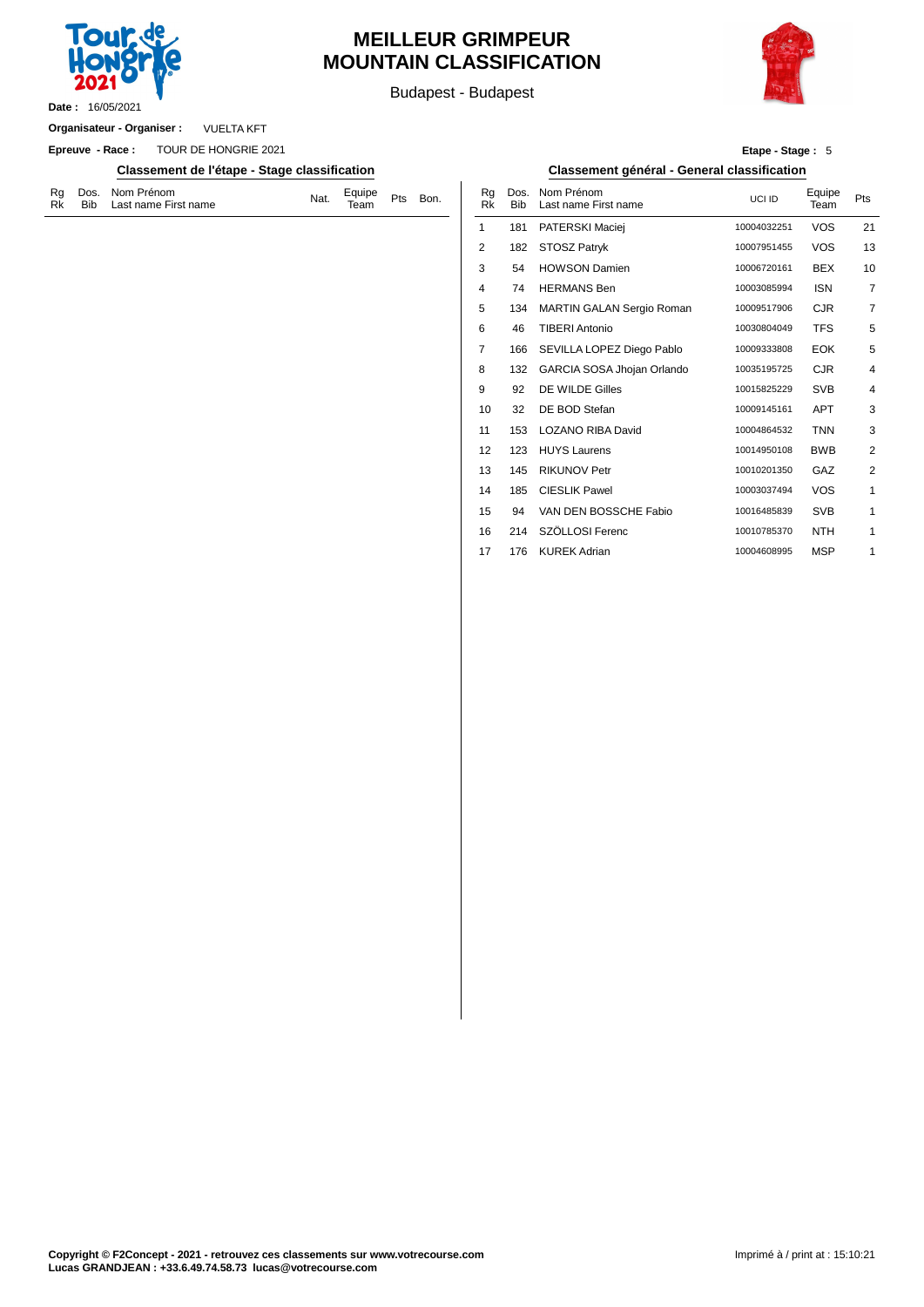





# **Best Hungarian rider classification**



# **STAGE 5 BUDAPEST - BUDAPEST**

| <b>RANK</b>    | BIB | <b>LAST NAME / First Name</b> | TEAM                              | UCI ID      | <b>TIME</b> | <b>GAP</b> |
|----------------|-----|-------------------------------|-----------------------------------|-------------|-------------|------------|
| $\mathbf{1}$   | 101 | PELIKÁN János Zsombor         | ANDRONI GIOCATTOLI - SIDERMEC     | 10008689665 | 18h08'42"   |            |
| $\mathcal{P}$  | 55  | <b>PEAK Barnabás</b>          | <b>TEAM BIKEEXCHANGE</b>          | 10010199835 | 18h09'37"   | 55"        |
| 3              | 161 | <b>FETTER Erik</b>            | EOLO-KOMETA CYCLING TEAM          | 10023603013 | 18h10'24"   | 01'42"     |
| 4              | 192 | <b>FILUTAS Viktor</b>         | <b>GIOTTI VICTORIA SAVINI DUE</b> | 10009520532 | 18h13'42"   | 05'00"     |
| 5              | 213 | <b>PALUMBY Zsombor</b>        | NATIONAL TEAM OF HUNGARY          | 10008821223 | 18h13'45"   | 05'03"     |
| 6              | 216 | HRENKÓ Norbert                | NATIONAL TEAM OF HUNGARY          | 10057908475 | 18h15'22"   | 06'40"     |
| $\overline{7}$ | 151 | <b>KUSZTOR Péter</b>          | <b>TEAM NOVO NORDISK</b>          | 10003214724 | 18h16'36"   | 07'54"     |
| 8              | 214 | SZÖLLOSI Ferenc               | NATIONAL TEAM OF HUNGARY          | 10010785370 | 18h16'45"   | 08'03"     |
| 9              | 212 | <b>OROSZ</b> Gergo            | NATIONAL TEAM OF HUNGARY          | 10011000790 | 18h17'44"   | 09'02"     |
| 10             | 215 | RÓZSA Balázs                  | NATIONAL TEAM OF HUNGARY          | 10009404839 | 18h17'44"   | 09'02"     |
| 11             | 211 | <b>KARL Adam</b>              | NATIONAL TEAM OF HUNGARY          | 10076683433 | 18h22'25"   | 13'43"     |



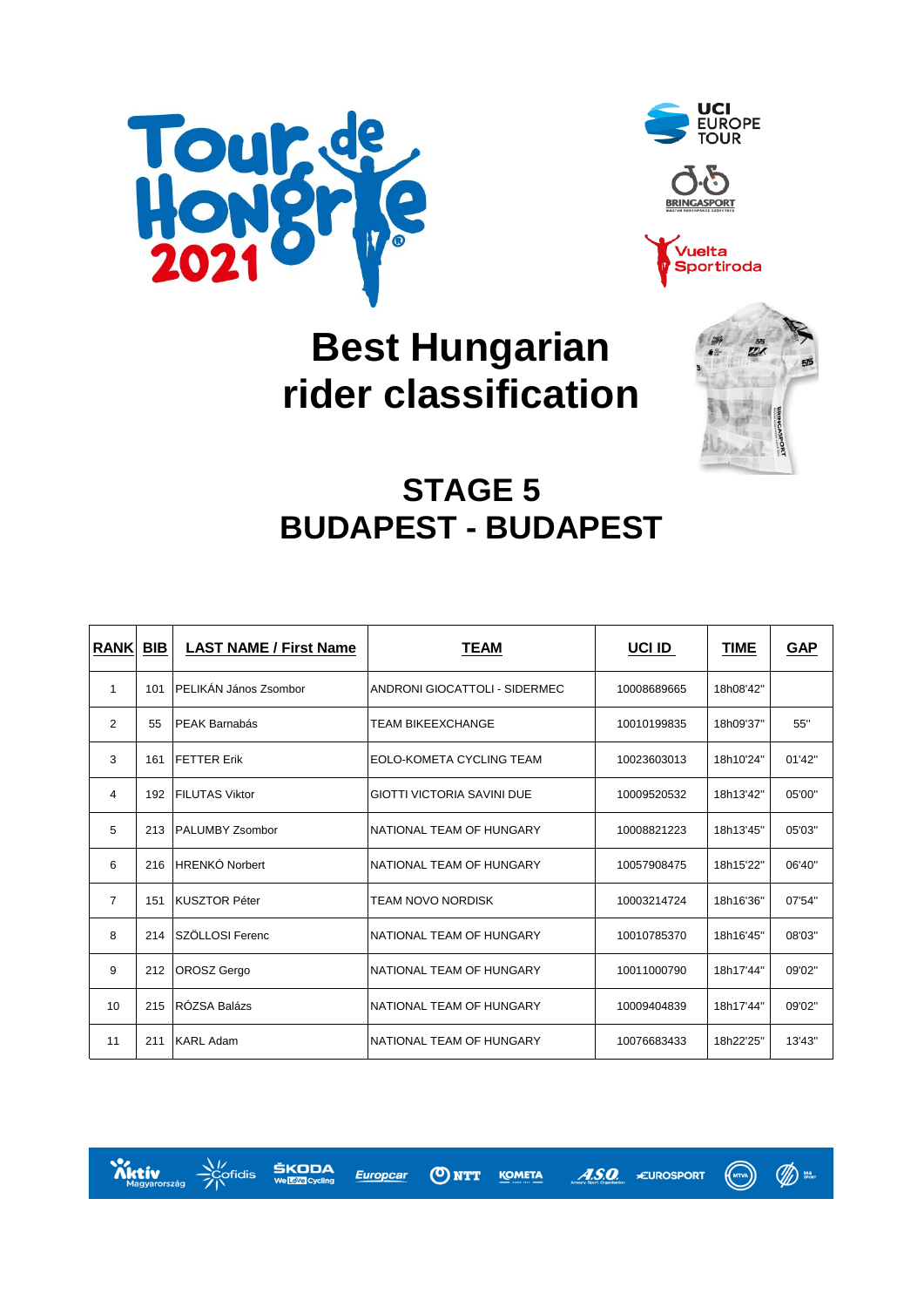

#### **CLASSEMENT PAR EQUIPE - TEAM CLASSIFICATION**

Budapest - Budapest



**Etape - Stage :** 5

**Date :** 16/05/2021

 $\overline{a}$ 

**Organisateur - Organiser :** VUELTA KFT

**Epreuve - Race :** TOUR DE HONGRIE 2021

#### **Classement de l'étape - Stage classification Classement général - Général classification**

| Rg<br><b>Rk</b> | Equipe<br>Team                                                        | Temps<br>Time          | Ecart<br>Gap |
|-----------------|-----------------------------------------------------------------------|------------------------|--------------|
| 1               | JUMBO - VISMA<br>$2 - 1 - 4$                                          | 05h47'18"              |              |
| 2               | SPORT VLAANDEREN - BALOISE<br>$96 - 95 - 93$                          | 05h47'18"              |              |
| 3               | CAJA RURAL-SEGUROS RGA<br>131 - 133 - 132                             | 05h47'18"              |              |
| 4               | BINGOAL PAUWELS SAUCES WB<br>121 - 125 - 122                          | 05h47'18"              |              |
| 5               | <b>TEAM BIKEEXCHANGE</b><br>$52 - 53 - 54$                            | 05h47'18"              |              |
| 6               | <b>ASTANA - PREMIER TECH</b><br>$34 - 32 - 35$                        | 05h47'18"              |              |
| 7               | <b>BORA - HANSGROHE</b><br>$23 - 22 - 21$                             | 05h47'18"              |              |
| 8               | TREK - SEGAFREDO<br>$45 - 46 - 42$                                    | 05h47'18"              |              |
| 9               | <b>VOSTER ATS TEAM</b><br>182 - 185 - 183                             | 05h47'18"              |              |
| 10              | <b>GIOTTI VICTORIA SAVINI DUE</b><br>194 - 193 - 196                  | 05h47'18"              |              |
| 11              | <b>TEAM DSM</b><br>$12 - 13 - 14$                                     | 05h47'18"              |              |
| 12              | <b>ISRAEL START-UP NATION</b><br>$71 - 74 - 76$                       | 05h47'18"              |              |
| 13              | ANDRONI GIOCATTOLI - SIDERMEC<br>$103 - 102 - 105$<br>GAZPROM-RUSVELO | 05h47'18"              |              |
| 14<br>15        | 143 - 144 - 142<br>NATIONAL TEAM OF HUNGARY                           | 05h47'18"<br>05h47'18" |              |
| 16              | 211 - 212 - 214<br>EOLO-KOMETA CYCLING TEAM                           | 05h47'18"              |              |
| 17              | 164 - 163 - 166<br><b>VINI ZABU</b>                                   | 05h47'18"              |              |
| 18              | 111 - 114 - 112<br><b>BAHRAIN VICTORIOUS</b>                          | 05h47'18"              |              |
| 19              | $61 - 66 - 62$<br><b>ADRIA MOBIL</b>                                  | 05h47'18"              |              |
| 20              | 203 - 201 - 206<br><b>TEAM NOVO NORDISK</b>                           | 05h47'18"              |              |
| 21              | 153 - 151 - 155<br>MAZOWSZE SERCE POLSKI                              | 05h48'22"              | 01'04"       |
|                 | 171 - 174 - 175                                                       |                        |              |

| Rg<br><b>Rk</b> | Equipe<br>Team                    | Temps<br>Time | Ecart<br>Gap |
|-----------------|-----------------------------------|---------------|--------------|
| 1               | ASTANA - PREMIER TECH             | 54h24'49"     |              |
| 2               | CAJA RURAL-SEGUROS RGA            | 54h25'01"     | 12"          |
| 3               | TEAM BIKEEXCHANGE                 | 54h25'07"     | 18"          |
| 4               | EOLO-KOMETA CYCLING TEAM          | 54h26'07"     | 01'18"       |
| 5               | TREK - SEGAFREDO                  | 54h26'11"     | 01'22"       |
| 6               | SPORT VLAANDEREN - BALOISE        | 54h26'30"     | 01'41''      |
| 7               | <b>JUMBO - VISMA</b>              | 54h27'07"     | 02'18"       |
| 8               | VINI ZABU`                        | 54h27'36"     | 02'47"       |
| 9               | BINGOAL PAUWELS SAUCES WB         | 54h28'13"     | 03'24"       |
| 10              | ANDRONI GIOCATTOLI - SIDERMEC     | 54h29'11"     | 04'22"       |
| 11              | <b>VOSTER ATS TEAM</b>            | 54h29'12"     | 04'23"       |
| 12              | TEAM DSM                          | 54h34'44"     | 09'55"       |
| 13              | <b>ADRIA MOBIL</b>                | 54h35'40"     | 10'51"       |
| 14              | GAZPROM-RUSVELO                   | 54h37'06"     | 12'17"       |
| 15              | <b>BORA - HANSGROHE</b>           | 54h37'50"     | 13'01"       |
| 16              | <b>ISRAEL START-UP NATION</b>     | 54h41'45"     | 16'56"       |
| 17              | <b>GIOTTI VICTORIA SAVINI DUE</b> | 54h42'45"     | 17'56"       |
| 18              | NATIONAL TEAM OF HUNGARY          | 54h45'53"     | 21'04"       |
| 19              | <b>BAHRAIN VICTORIOUS</b>         | 54h47'59"     | 23'10"       |
| 20              | <b>TEAM NOVO NORDISK</b>          | 54h50'56"     | 26'07"       |
| 21              | MAZOWSZE SERCE POLSKI             | 54h55'51"     | 31'02"       |